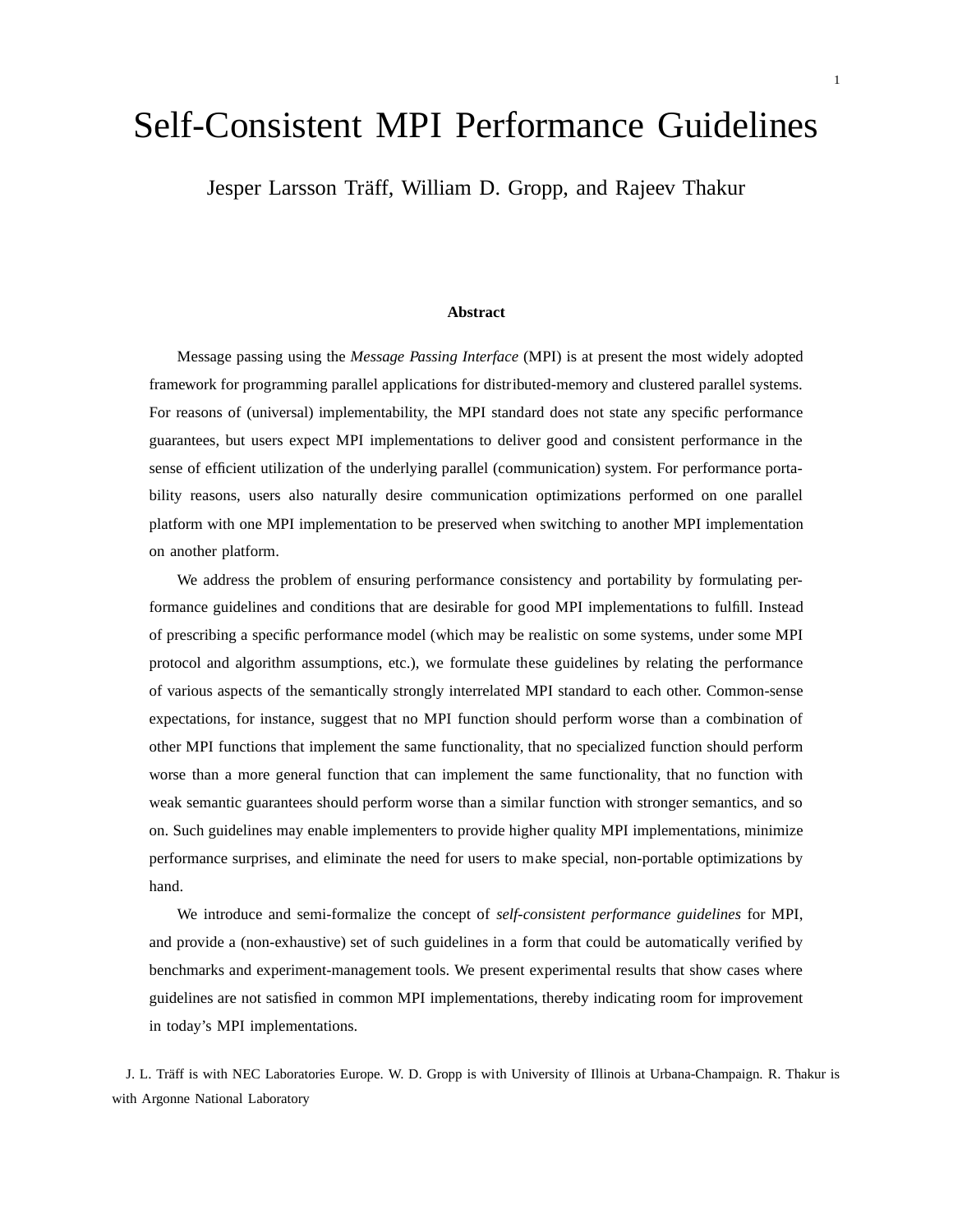#### **Index Terms**

Parallel processing, message passing, Message-passing Interface, MPI, performance portability, performance prediction, performance model, public benchmarking, performance guidelines.

# I. INTRODUCTION

In the past decade, MPI (Message Passing Interface) [11], [31], [22] has emerged as the *de facto* standard for parallel application programming in the message-passing paradigm. Despite upcoming new languages, notably of the *Partitioned Global Address Space* (PGAS) family like UPC [6], Titanium [41], X10 [30] and others, and frameworks like Google's MapReduce [5], MPI is likely to retain this position for its intended application domain (tightly coupled applications with non-trivial communication requirements and patterns on systems with substantial communication capabilities) for the foreseeable future.

MPI deliberately comes without a performance model and, apart from some "advice to implementers," without any requirements or recommendations as to what a good implementation should satisfy regarding performance. The main reasons are that the implementability of the MPI standard should not be restricted to systems with specific interconnect and hardware capabilities and that implementers should be given maximum freedom in how they realize the various MPI constructs. The widespread use of MPI over an extremely wide range of systems, as well as the many existing and quite different implementations of the standard, show that this was a wise decision.

On the other hand, application programmers expect that their MPI library delivers good *performance* on their chosen hardware, and hope that their applications are *portable* to other systems and MPI libraries in the sense that the communication parts of their code do not have to be rewritten or tweaked for performance reasons. Even within a fixed environment, good performance means not only that the communication capabilities of the underlying system are used efficiently, but also that it is not be necessary to replace MPI constructs (typically collective operations) by "hand-written" implementations in terms of other MPI functions in order to achieve the expected performance. That the latter is sometimes the case is unfortunate and known to MPI implementers and users, but not often documented in the literature. One case where an MPI\_Allreduce collective had to be rewritten by hand is insightfully documented in [38]. Some examples of hand-improvements of MPI Alltoall and point-to-point communication can be found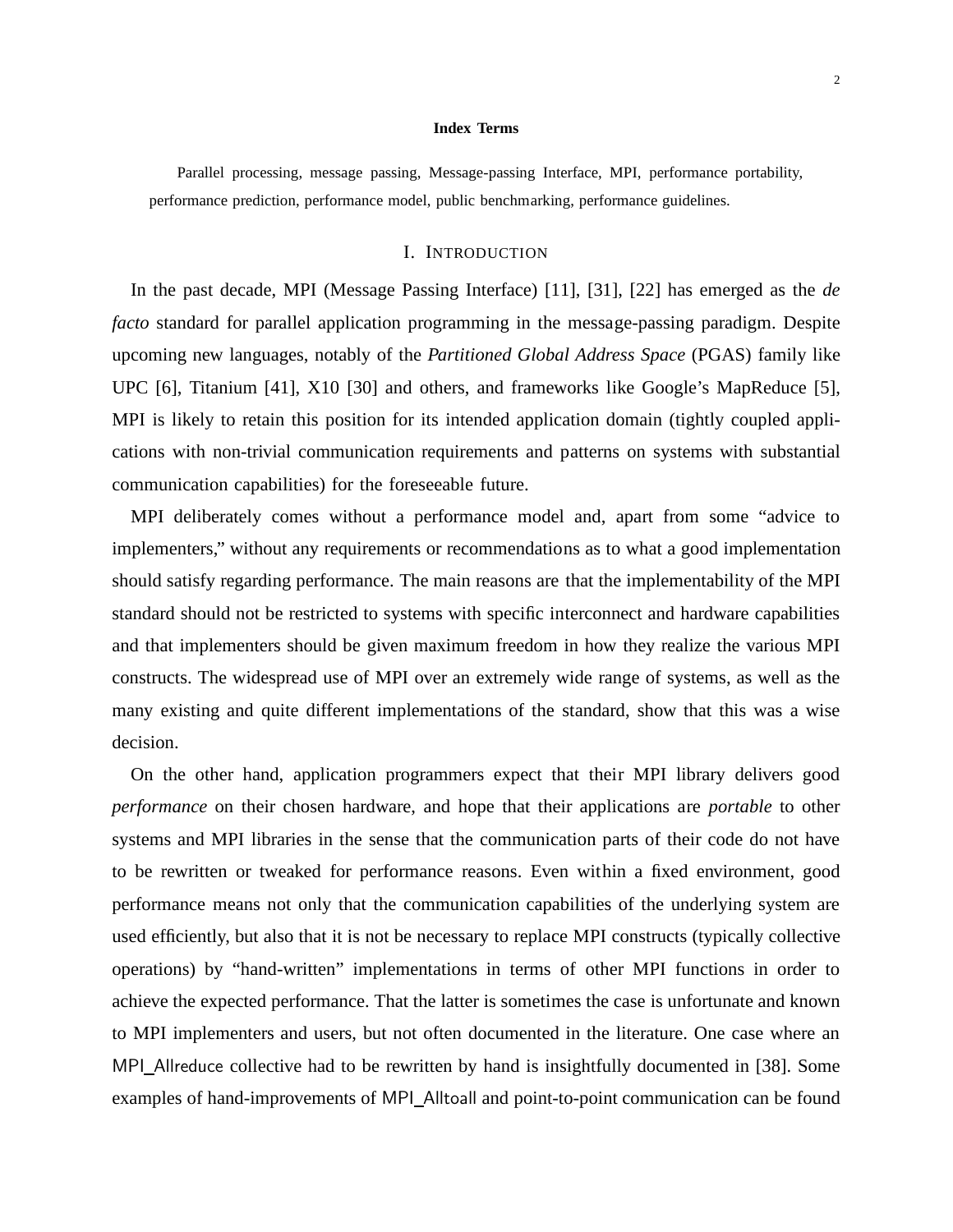in [13], [24]. In fact, a large number of papers on improvements to various collective operations of MPI (sometimes for specific systems) are motivated by applications that did not perform well using the native implementation of some collective operation; see for instance [18] for a different example.

MPI has many ways of expressing the same communication patterns, with varying degrees of generality and freedom for the application programmer. This kind of universality makes it possible to relate aspects of MPI to each other, not only semantically but also in terms of the expected performance. This interrelatedness is already used in the MPI standard itself, where certain MPI functions are defined or explained in a semi-formal way in terms of other MPI functions. For example, the semantics of many collective operations is illustrated in terms of point-to-point operations [31, Chapter 4]. The MPI standard, however, does not take the (natural) step to relate the performance of such alternative definitions.

The purpose of this paper is to discuss whether it is possible, sensible, and desirable to formulate relative, system-independent, MPI intrinsic performance guidelines that MPI implementations would want to fulfill. Such guidelines should not make any commitments to particular system capabilities, but would encourage a high(er) degree of performance consistency in an MPI implementation. Such guidelines would also enhance performance portability by discouraging the user from system- and implementation-specific communication optimizations that might not be beneficial for other systems and MPI libraries. Finally, even if relatively trivial, such guidelines would provide a kind of "sanity check" on an MPI implementation, especially if they could be checked automatically.

We formulate a number of MPI intrinsic performance guidelines by semi-formally relating different aspects of the MPI standard to each other with regard to performance. We refer to such rules as *self-consistent MPI performance guidelines*. We believe that such concrete rules can guide both the MPI user and the MPI implementer, and, in the cases where they are fulfilled, aid both single-system performance and performance portability. By their very nature, the rules can be used only to ensure performance *consistency*—a trivial, poor, but consistent MPI implementation could fulfill them perhaps more easily than a carefully tuned library. In that sense such rules raise the bar for the very ambitious MPI implementations. Clearly, the rules should not be interpreted such as to exclude optimizations, but direct the attention of the MPI implementer towards possibly negative side-effects that partial optimizations may have. Or more positively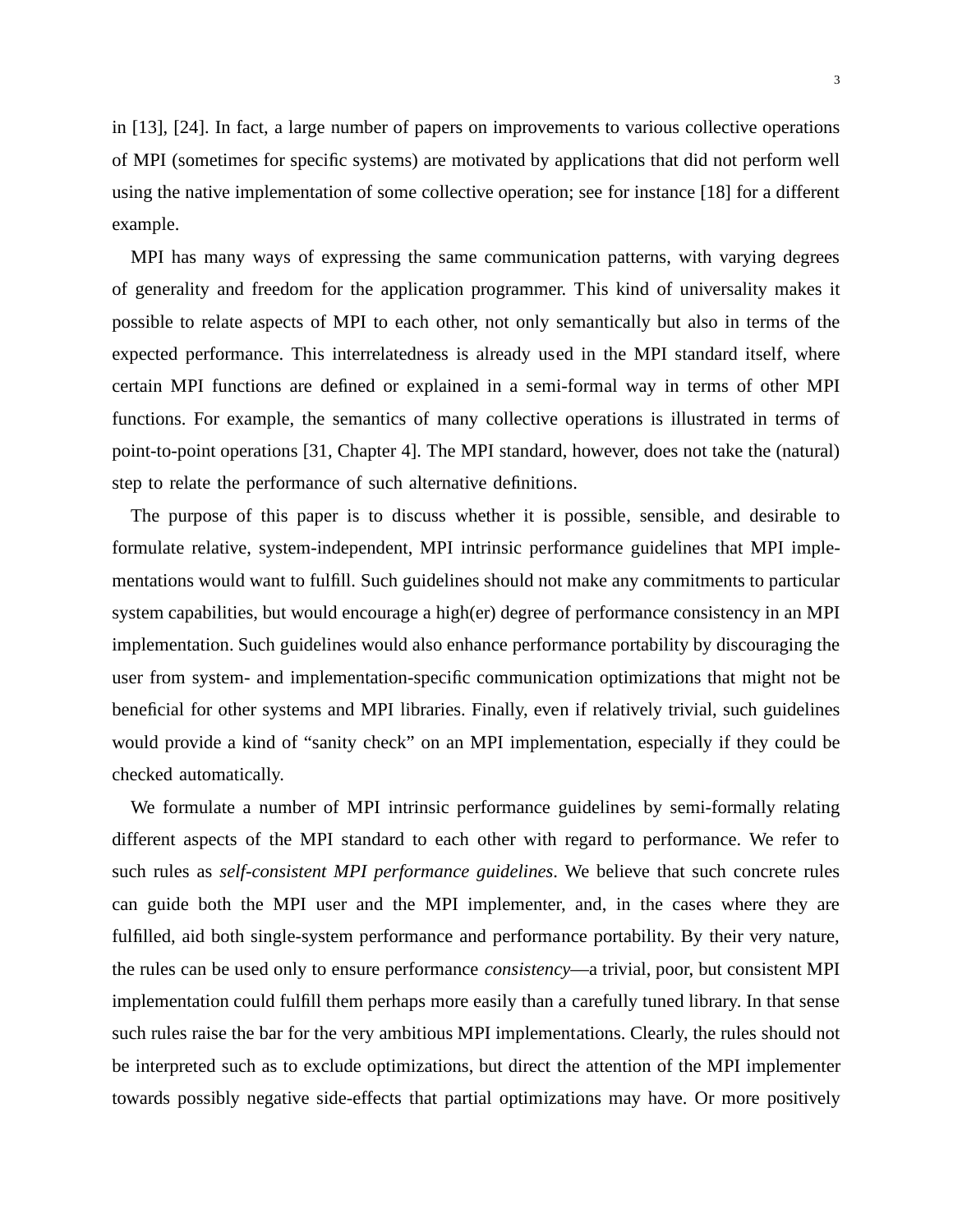put: if one part of an MPI library is improved that is performance-wise related to another part, then the rules indicate an opportunity to also improve this other, related part. Otherwise, the user would again be tempted to perform optimizations by hand to compensate for the performanceinconsistency of his MPI library. The list of rules presented here is not exhaustive, but cover the main communication models of MPI (point-to-point, collective, and one-sided), explicate some non-trivial relationships, and in general indicate how and where different parts of MPI can be related with respect to performance. More rules along these lines can surely be established, and other aspects of the MPI standard covered by similar rules (although this becomes more subtle).

More generally, this paper makes the software-engineering suggestion that performance guidelines and benchmark procedures be part of the initial design of communication and other application-support libraries. Performance guidelines can be either self-consistent as discussed here, or model based and more absolute. This would oblige the library designer to think about performance and performance portability from the outset, and contribute towards the internal consistency of the concepts of a library design. MPI is an example of a library design that can be retrofitted with and benefit from performance guidelines. Related work in this direction includes quality of service for numerical library components [21], [23]. Because of the complexity of these components, it is not possible to provide the sort of definitive ordering that we propose for MPI communications. A recent, theoretical model for design of parallel algorithms called the *Parallel Resource Optimal* (PRO) model [7] incorporates a notion of quality by relating each parallel algorithm to a sequential reference algorithm. The requirement enforces performance and scalability for algorithms to be acceptable in the model.

We stress that the performance guidelines presented in this paper explicate common-sense performance expectations, which MPI implementations would mostly want and be able to fulfill without unnecessary burden. They are not intended to constrain or hamper implementations. Rather, explicit performance guidelines should be an aid to implementers to alert them of potential performance inconsistencies in their libraries, which they may otherwise be unaware of. In many cases, the fixes to revealed performance inconsistencies may be simple and implementers would want to do them. In a few cases, there may be special considerations or trade-offs that prevent easy fixes, and an implementer may therefore choose not to fix a particular problem. Nonetheless, that would be a deliberate choice rather than an unfortunate side-effect as is presently the case. Performance guidelines therefore benefit both implementers and users. They help implementers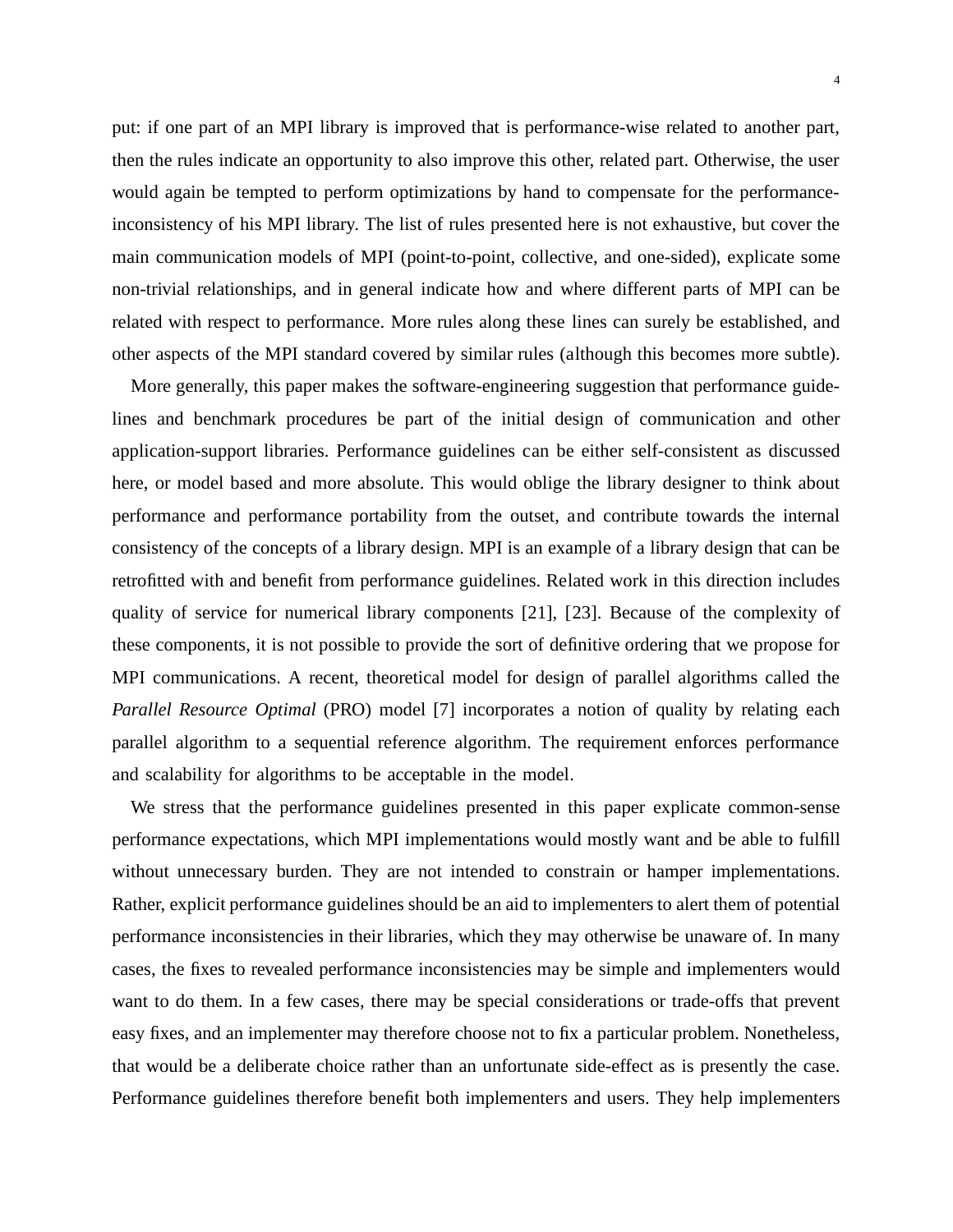deliver higher quality MPI implementations, help minimize performance surprises, and eliminate the need for users to perform special, non-portable optimizations by hand.

# *A. Outline*

The remainder of this article is organized as follows. Section II discusses performance models and portability in more detail. Section III states performance meta-rules from which concrete, self-consistent performance guidelines will be derived, and presents the notation that will be used. Concrete performance guidelines for all MPI communication, in particular point-to-point communication, are derived in Section IV. Collective communication guidelines, which due to the strong interrelatedness of the MPI collectives form the bulk of the paper, are derived in Section V. Rules governing MPI virtual topologies and process reorderings are discussed in Section VI, and the more difficult to capture one-sided communication model of MPI is touched upon in Section VII. A brief discussion of approaches to automatic validation of MPI libraries with respect to conformance to self-consistent performance guidelines is given in Section VIII. Summary and outlook conclude the paper in Section IX.

## II. PERFORMANCE MODELS AND PORTABILITY

The notion of *performance portability* is hard to quantify (see e.g. [25], [19]), but at least implies that some qualitative aspects of performance are preserved when going from one system to another. For MPI applications, in particular, communication optimizations performed on one system should not be counteracted by the MPI implementation on another. As argued we believe that a degree of performance portability is attainable *without* an explicit performance model by adhering instead to self-consistent performance guidelines. Similar notions of performance portability, as well as the unfortunate consequences in required application restructuring, were explored in [15] for shared virtual memory and hardware cache-coherent systems, and in [37]. In contrast to the *suggestive* approach to performance portability advocated here which suggests to delegate obtaining the best performance across systems of operations captured in a library to the implementations of that library, *descriptive* approaches provide aids towards understanding and translating performance across systems, but ultimately leaves the user with the responsibility of restructuring the application to best fit the system and library at hand. The two approaches are orthogonal, but more focus has so far been given to descriptive approaches.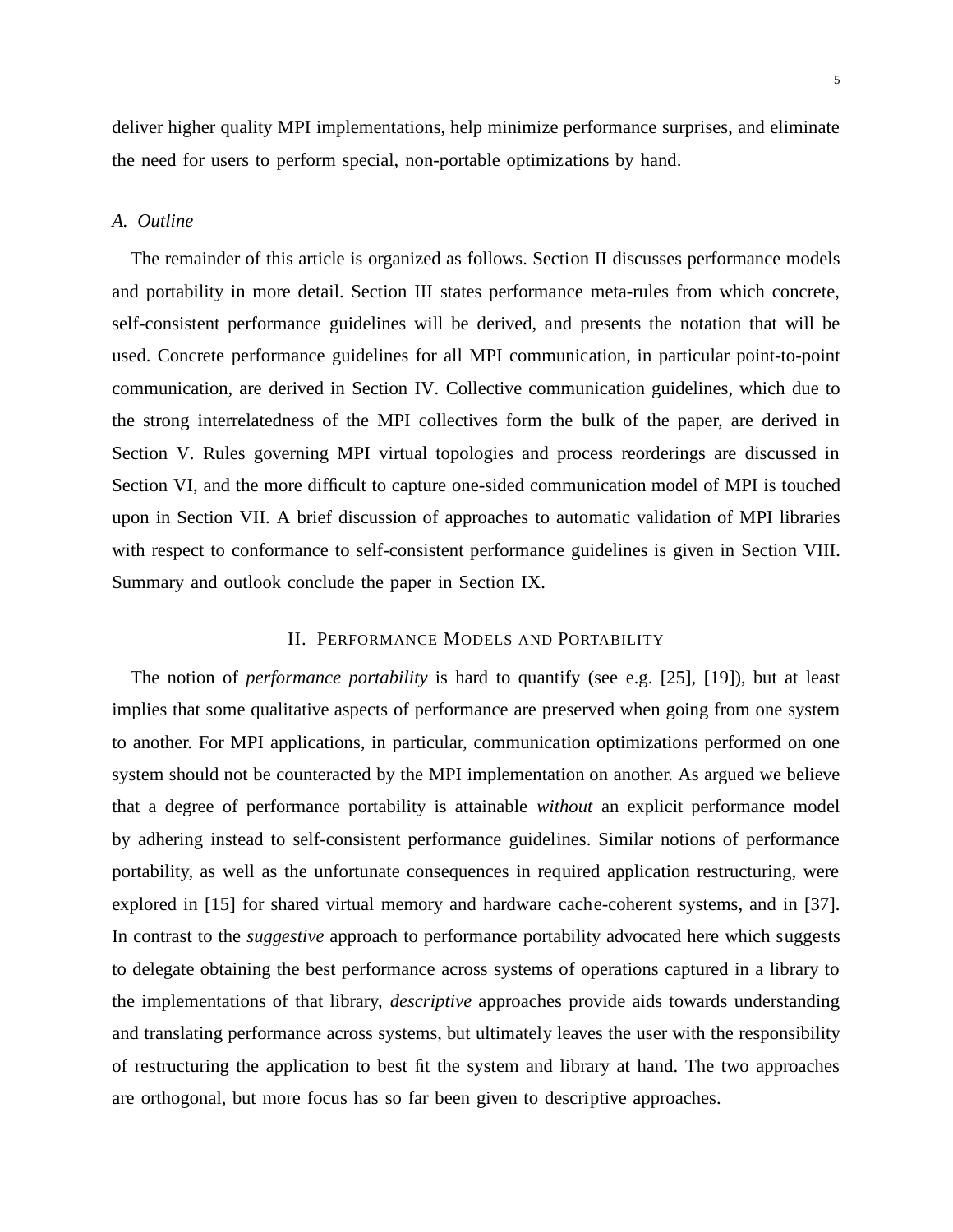Detailed, public benchmarks of MPI constructs can help in translating the performance of an application on one system and MPI library to another system with another MPI library [27], [25], and can help the user both in choosing the right MPI construct for a given system, and in indicating where rewrite may be necessary when switching to another system and/or MPI library. Unfortunately, such benchmarks are not widespread enough, and do not provide the detail necessary to facilitate such complex decisions. Most established MPI benchmarks (Intel MPI Benchmark, SpecMPI, NetPIPE, ...), after all focus on base performance of isolated constructs, and not on comparisons of different ways of achieving a desired user functionality.

Accurate, detailed MPI performance models would make a quantitative translation between systems and MPI libraries possible. Abstract models such as  $LogP$  [4] and BSP [36], that are used in the design of applications and communication algorithms, tend to be too complex (for full applications), too limited (enforcing a particular programming style), or too abstract to have predictive power for actual MPI applications, even when characteristics of the hardware, e.g. network topology and capabilities, are sometimes accounted for. Furthermore, MPI provides much more flexible (but also much more complex) modes of communication than typically catered to in such models (blocking and nonblocking communication with possibilities for overlapping of communication and computation, optional synchronous semantics and buffering, rich set of collective operations). An alternative is to use MPI itself as a model and analyze applications in terms of certain basic MPI primitives. This may work well for restricted usages of MPI to, say, the MPI collectives, but full MPI is surely too large to serve as a tractable model for performance analysis and prediction.

An interesting approach to performance optimization and portability was advocated in [9], [10]. In this approach, applications are designed at a high level using solely MPI collectives for communication. Performance is improved and adapted to MPI implementations with specific characteristics by the use of *transformation rules*. Some of these aim at combining collectives in a given context, whereas some decompose or rephrase collectives with presumably inefficient implementations into sequences or instances of other MPI collectives. These latter type transformations are intimately guided by knowledge of the target system and MPI implementation (performance model and concrete parameters). This is exactly the opposite of what we propose in this paper. Indeed, many of the transformations of [9] could never be beneficial for MPI libraries fulfilling the self-consistent performance guidelines derived in the following sections.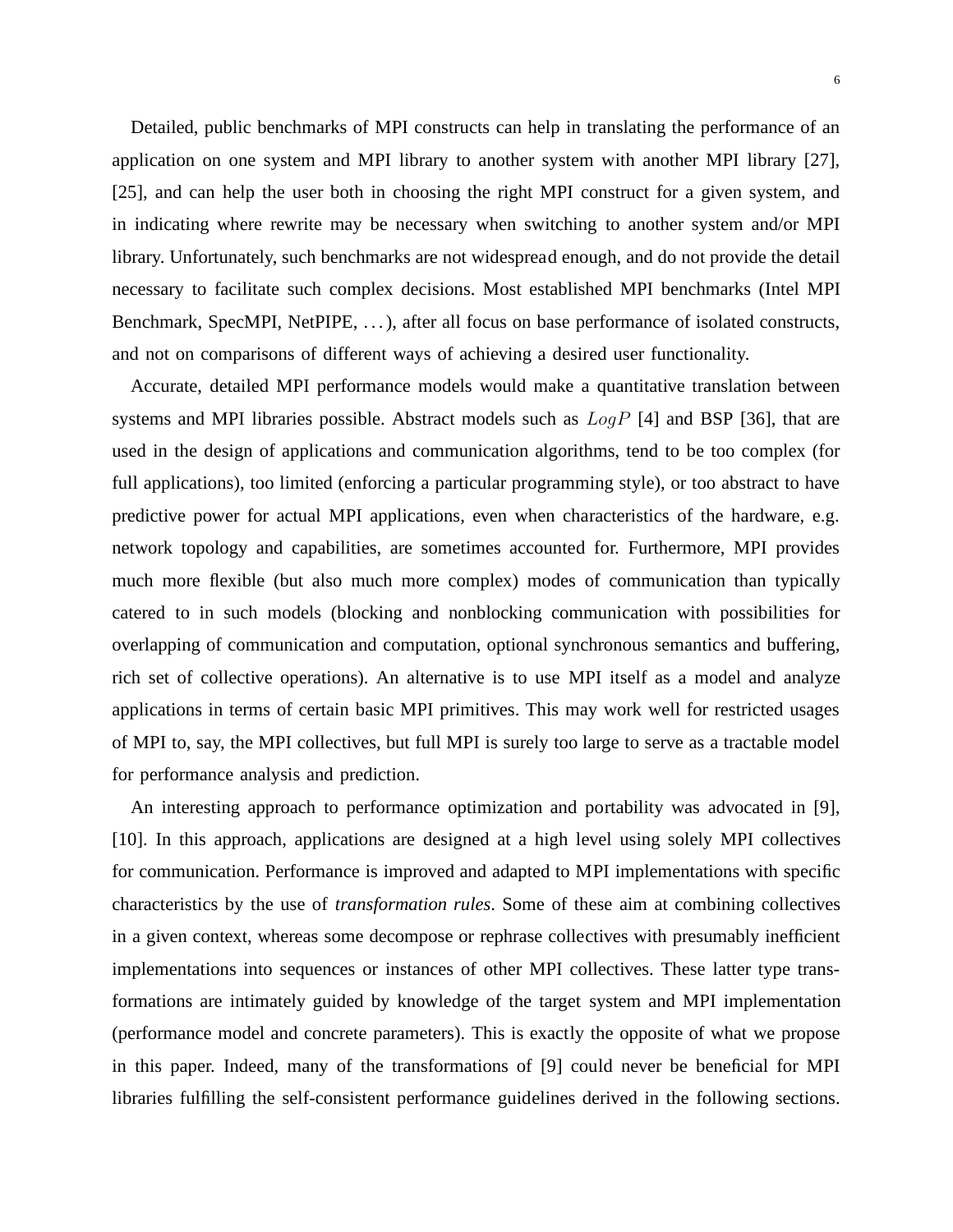In this sense, the paper [9] is an "afterthought" addressing and alleviating problems that a good MPI library should in our opinion not have.

Even for relatively simple models of point-to-point communication, establishing concrete values for the model parameters for a given system is not simple, and a number of benchmarks have been developed explicitly for this purpose [17], [14]. Automatic generation of performance models has been addressed by the DIMEMAS project [8], [29], but models for collective communication operations are notoriously difficult to generate without apriori, (too) simplifying assumptions about the underlying communication algorithms and system. A further complication is that the concrete, physical topology under which an MPI application is running at a given time may not be known apriori (due to a scheduler allocating different partitions of a large machine). Methods and systems for predicting the performance of full applications without relying explicitly on performance models in the simple sense described above have been explored in [20], [16] and many other works.

# III. META-RULES

We first introduce a set of general principles, *meta-rules*, which capture user expectations on how an MPI (or other communication) library should behave. We assume reasonable familiarity with the MPI standard [11], [31], [22], although the discussion should be intuitively understandable to the general reader. The rationale captured by the meta-rules is that the *library-internal* implementation of any arbitrary MPI function in a given MPI library should not perform any worse than an *external, user*-implementation of the same functionality in terms of other MPI functions. If such were the case, the performance of the library-internal MPI implementation could, all other things being equal, be improved by replacing it with an implementation based on the user implementation. Here we focus exclusively on the (communication) time taken by MPI functions, and not on how this interacts with other computation time of the application. Thus, we do not address the possibility of overlapping communication and computation as made possible by the MPI standard and supported by some MPI implementations, and ignore also other context-sensitive factors that could favor one way of realizing MPI communication over another. The meta-rules are as follows.

(I) Subdividing messages into multiple smaller messages should not reduce the communication time.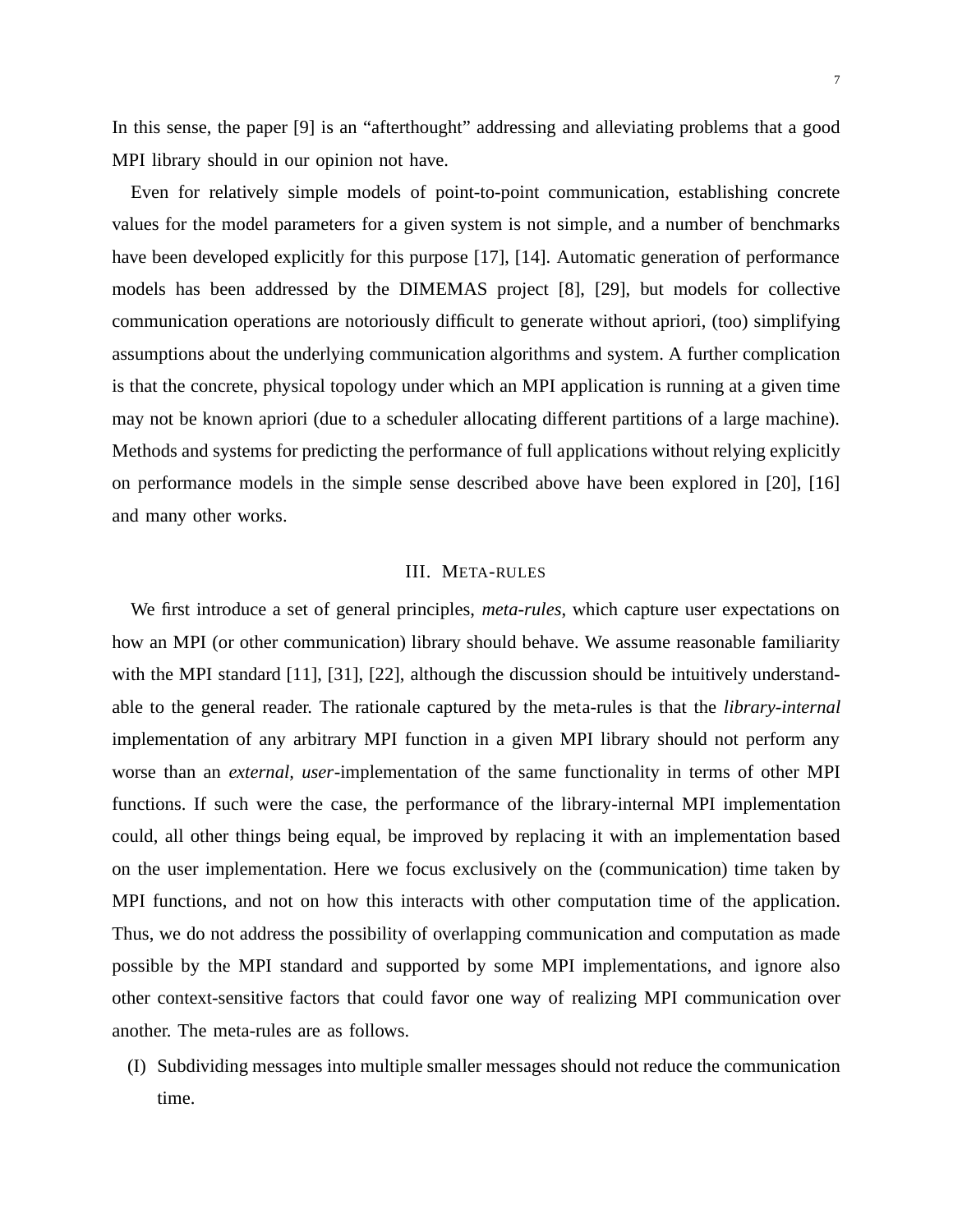- (II) Replacing an MPI function with a similar function that provides additional semantic guarantees should not reduce the communication time.
- (III) Replacing a specific (collective) MPI operation with a more general operation by which the same functionality can be expressed should not reduce communication time.
- (IV) Replacing a (collective) operation by a sequence of other (collective) operations implementing the same functionality should not reduce communication time.
- (V) Reranking the processors through a new MPI communicator should not reduce the communication time between processors.
- (VI) A virtual process topology should not make communication between all pairs of topological neighbors slower than communication between the same pairs of processes in the communicator from which the virtual topology was built.

Rule I reflects the understanding that MPI is designed to be particularly efficient for communication of large messages. In situations where large messages have to be sent, all other circumstances being equal, it should therefore not be necessary for the user to manually subdivide messages. It is a meta-rule and covers all types of MPI communication, be it point-to-point, onesided, or collective. Rule II expresses the expectation that semantic guarantees usually come with a cost. Were that not the case, instances of operations with weak semantic guarantees could be replaced by the corresponding operations with stronger guarantees, which would not compromise program correctness, but improve performance. An analogous meta-rule could be formulated for MPI constructs that require certain semantic *preconditions* to be fulfilled. Such operations would not be expected to be slower than corresponding operations not making such requirements. We apply to this analogous meta-rule in two examples in Section IV and V.

Rules III and IV were motivated above and relieve the user of the temptation to implement MPI functions in terms of other MPI functions in order to improve performance.

Rules V and VI are rather MPI specific and cater to the various capabilities of MPI to change the numbering (ranking) of the processors. Processes are bound to processors, and are identified by an associated rank in their communication domain, the *communicator* in MPI terms. MPI provides constructs for creating new communicators from existing ones, and thereby to change the ranking of the processors. Rule V states that the rank that a processor happens to have in a communicator should not determine its communication performance. Rather the location of each processor in the communication system is the determining factor. Indeed, if an MPI library had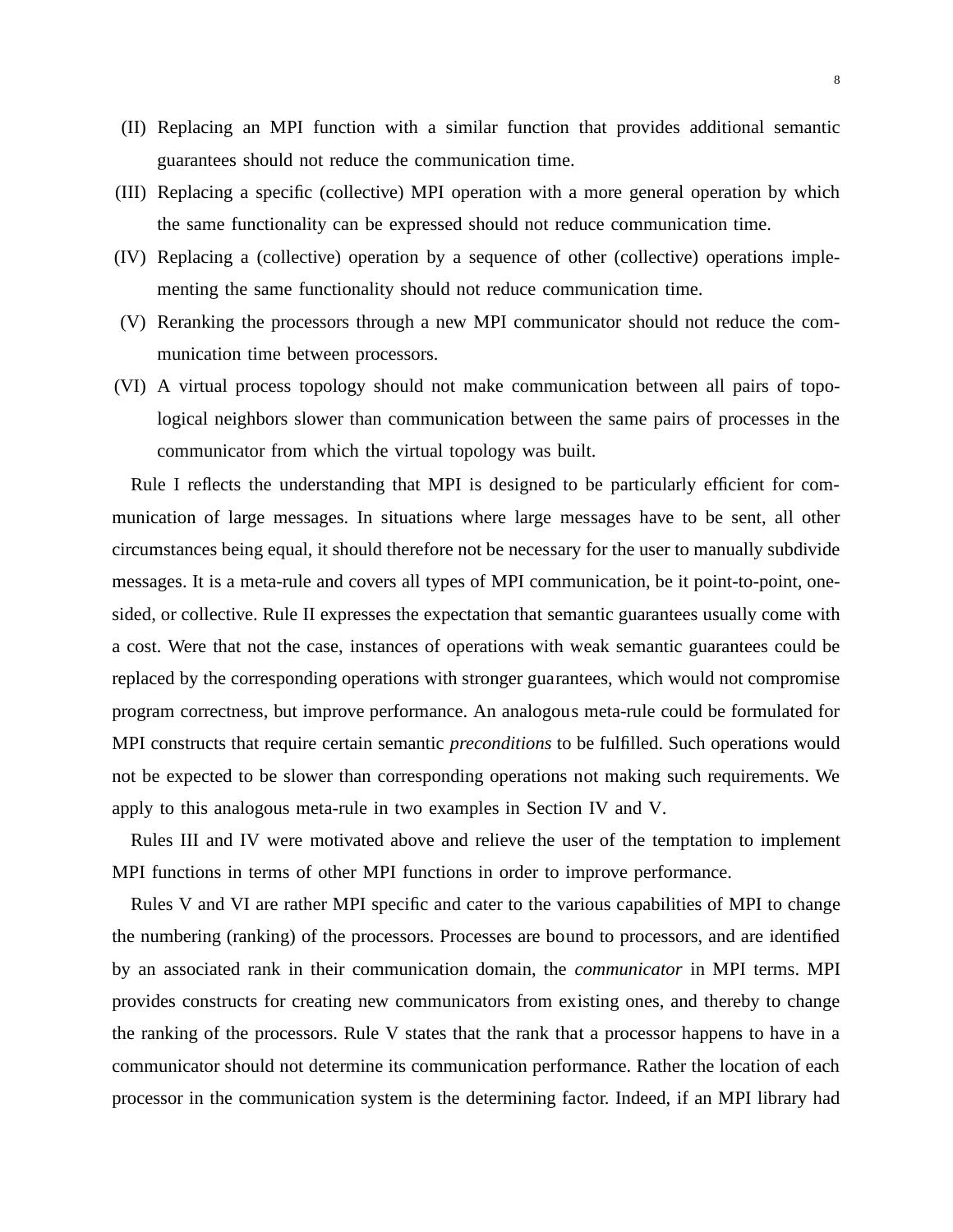a preferred communicator (say MPI\_COMM\_WORLD), in which communication between ranks i and j was faster than communication between the *same* processors with ranks i' and j' in some other communicator, the user would be confronted with the option of manually mapping communication between  $i'$  and  $j'$  in the new communicator back to communication between  $i$ and  $j$  in the preferred communicator. This is a very strong meta-rule that is discussed in more detail in Section VI.

MPI provides a means for designating processes as *neighbors* that are expected to communicate more intensively. In MPI terms such a specification is called a *virtual process topology*[31, Chapter 6]. An MPI library can use this specification to create a communicator in which neighboring ranks will be bound to processors that can indeed communicate faster. Rule VI states that communication between at least one pair of such neighbors should not be slower (read: can be expected to be faster) in the reordered communicator. Indeed, if all neighbor pairs communicate slower in the reordered communicator, the user is better off not creating the virtual topology at all, and this is not what is expected of a good MPI implementation. This is explored further in Section VI.

Similar meta-rules rules can most likely be formulated for other communication and application specific libraries. The application to MPI is particularly meaningful since the operations of the MPI standard are semantically strongly interrelated, and because MPI provides the additional support functionality to make implementation of complex functions possible in terms of other, simpler functions. In the following sections, we discuss the meta-rules in more detail and use them to derive a list of concrete, *self-consistent MPI performance guidelines*.

#### *A. Notation*

As shorthand for the concrete examples, and to provide a quantitative measure we use the semi-formal notation

$$
MPI\_A(n) \preceq MPI\_B(n)
$$

to mean that MPI function A is *not slower* (alternative reading: *possibly or usually faster*) than MPI function  $B$  implementing the same operation when evoked with parameters resulting in at most the same amount of communication or computation  $n$ , all other circumstances (communicator, datatypes, source and destination ranks, . . . ) being the same. When necessary, we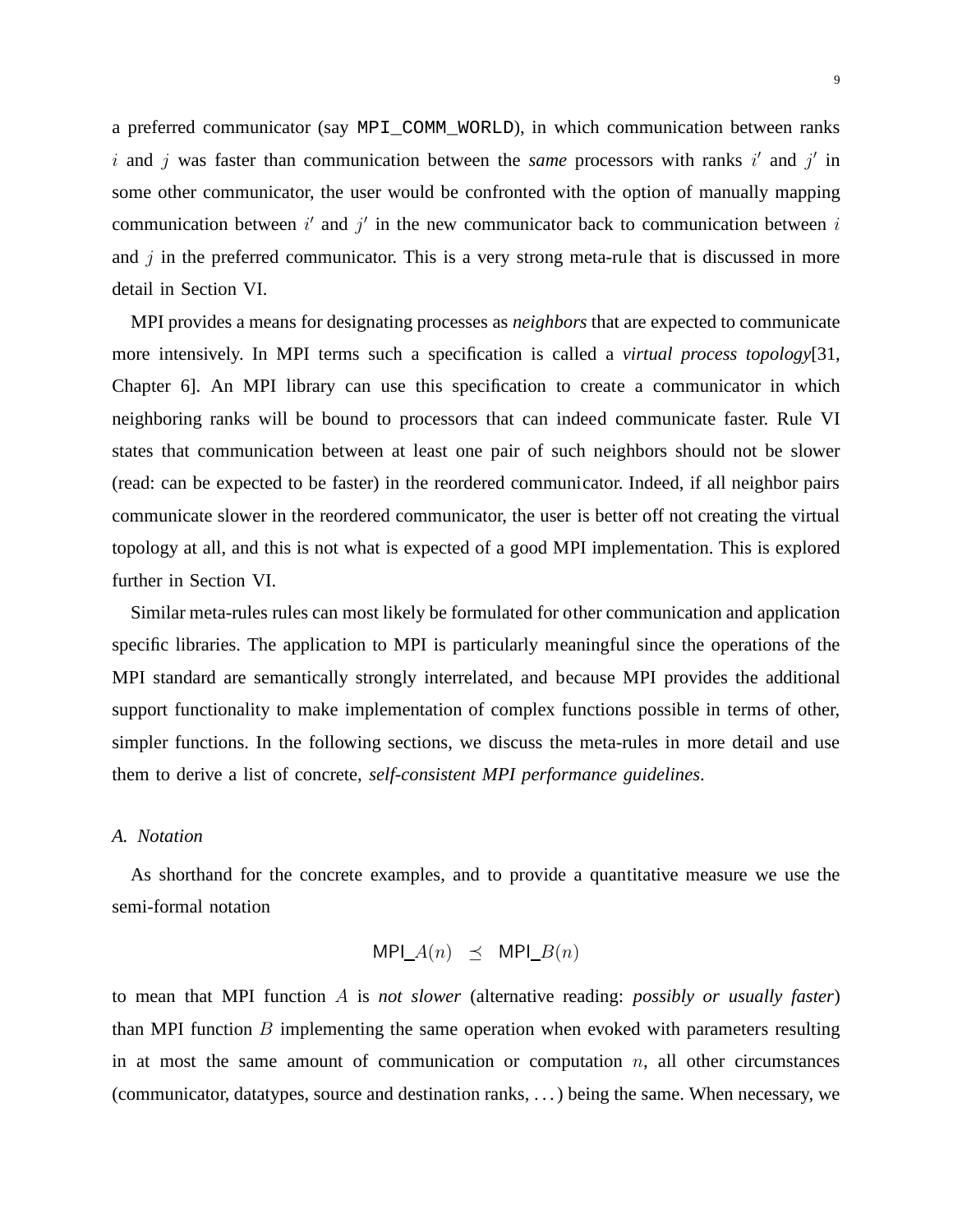use p to denote the number of processes involved in a call, and MPI  $A\{c\}$  for MPI functionality A invoked on communicator c. Note that the amount of communication  $n$  in actual MPI calls is not determined by a single argument but specified implicitly or explicitly by a combination of arguments (datatypes, repetition counts, count vectors, etc.).

We use

$$
\mathsf{MPI\_A} \preceq \mathsf{MPI\_B}
$$

to mean that functionality A is possibly faster than functionality B for (almost) all communication amounts n.

Finally, we use

$$
\text{MPI\_A} \approx \text{MPI\_B}
$$

to express that functionalities  $A$  and  $B$  perform similarly for almost all communication amounts n. Quantifying the meaning of "similarly" is naturally contentious. A strong definition would say that there is a small confidence interval independent of  $n$  such that for any data size  $n$ , the running time of one construct is within the running time of the other plus/minus some *small additive constant*. A weaker definition could require that the running time of the two constructs is within a *small constant factor* of each other for any data size n. The relation  $\prec$  should be an order relation, and  $\prec$  and  $\approx$  defined such that MPI  $A \prec MPI \cdot B$  and MPI  $B \prec MPI \cdot A$  implies MPI  $A \approx MPI$  B.

As we discuss in Section VIII, it is not necessary to actually fix the (constant factors in the) relations  $\prec$  and  $\approx$  as described above in order to be able to check to what extent an MPI implementation fulfills a set of self-consistent performance guidelines.

## IV. GENERAL AND POINT-TO-POINT COMMUNICATION

The following performance guidelines are concrete applications of meta-rule I. Splitting a communication buffer of  $kn$  units into k buffers of n units, and communicating the pieces separately, should not pay off in an MPI implementation.

$$
MPI\_A(kn) \leq \underbrace{MPI\_A(n) + \cdots + MPI\_A(n)}_{k}
$$
 (1)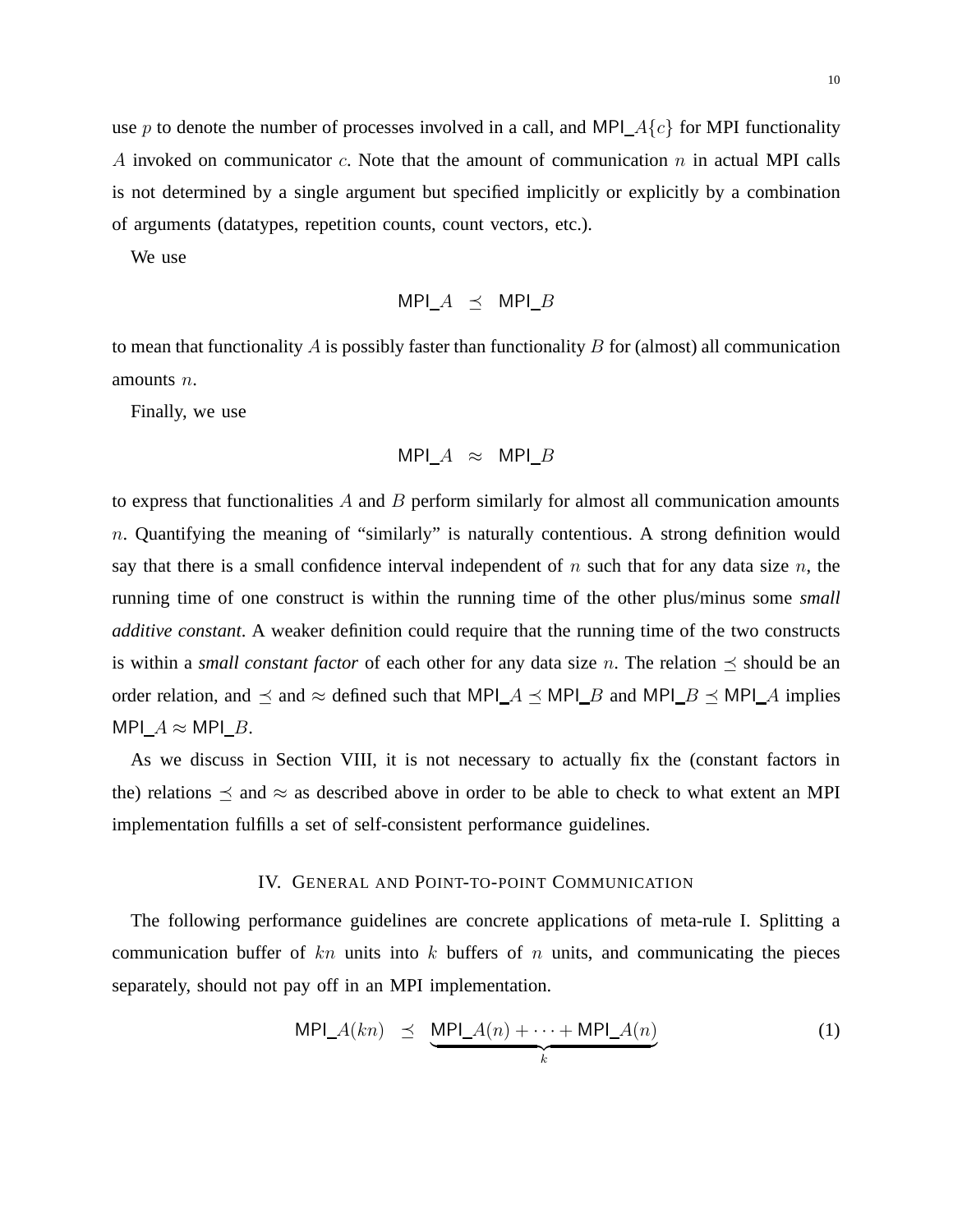Likewise, splitting possibly structured data into its constituent blocks of fixed size  $k$  should also not be faster than communicating the data in one operation.

$$
MPI\_A(kn) \leq \underbrace{MPI\_A(k) + \dots + MPI\_A(k)}_{n}
$$
 (2)

Guideline (2) ensures that "blocking by hand", that is, manually splitting buffers into smaller parts of fixed size, will not pay off performance wise, all other circumstances being equal. Of course, in pipelined algorithms or in situations where there is a possibility for overlapping communication with computation, blocking by hand could be an option. The guideline makes no statement about such situations.

The guidelines (1) and (2) are nevertheless non-trivial, and many MPI libraries will violate them for point-to-point communication for some range of  $n$  because of the use of different (short, eager and rendezvous) message protocols. An example is given in Figure 1 for a particular system and MPI implementation. The performance of MPI\_Send has been measured (with another process performing the matching MPI Recv) for varying data size  $n$ . Because of the large, discrete jump in communication time around  $n = 1K$ , a user with a 1500-byte message will achieve better performance on this system by sending instead two 750-byte messages. This example illustrates an optimization that competes with performance portability—in this case, the use of small, preallocated message buffers and special protocols. To satisfy guideline (1), an MPI implementation would need a more sophisticated buffer-management strategy, but in turn this could decrease the performance of all short messages.

An example of an MPI library and system that violates guideline (1) with  $A =$  Bcast was given in [1, p. 68]. For this case the broadcast operation has a range of data sizes n where splitting into 2 or 4 blocks of size  $n/2$  and  $n/4$  respectively and performing instead 2 or 4 broadcast operations is faster than a single broadcast with data size n.

In both examples users are tempted to improve performance by splitting messages by hand in his code, and in both examples performance portability suffers because other systems and MPI libraries may either not have the problem, or the ranges of data size where the problem appears may be completely different.

MPI has a very general mechanism for communicating non-contiguous data by means of so-called user-defined (or derived) datatypes [31, Chapter 3]. Derived datatypes can be used universally in communication operations. Let  $T(k)$  be an MPI derived datatype containing k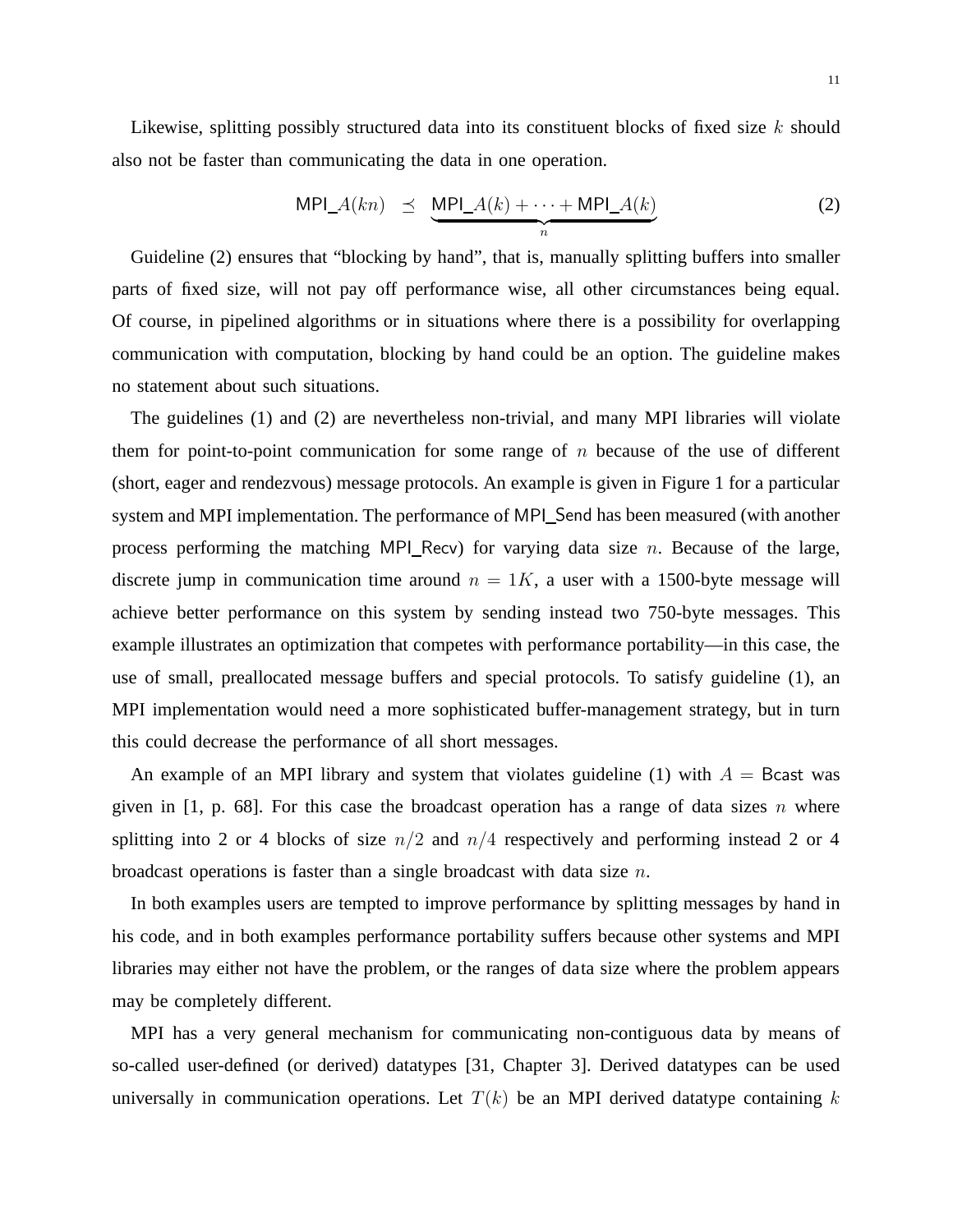

Fig. 1. Measured performance of short message point-to-point communication on IBM BG/L with MPI\_Send and MPI\_Recv. Because of the switch from eager to rendezvous protocol in the MPI implementation, there is a large jump in performance around 1024 bytes. A user could get better performance for a 1500-byte message by sending this as two 750-byte messages instead. This behavior is typical of many (most) current MPI implementations.

basic elements. We would expect the handling of datatypes in any MPI operation A to be at least as good as first packing the non-contiguous data into a contiguous block using the MPI packing functionality [31, Chapter 3, page 175], followed by operation A on the consecutive buffer. Semi-formally this can be expressed as follows.

$$
MPI\_A(n/k, T(k)) \preceq MPI\_Pack(n/k, T(k)) + MPI\_A(n)
$$
 (3)

where MPI  $A(n/k, T(k))$  means that operation A is called with  $n/k$  elements of type  $T(k)$ (for a total of n units). Hence, MPI\_Pack $(n/k, T(k))$  packs  $n/k$  elements of type  $T(k)$  into a consecutive buffer of size  $n$ . There would be a similar guideline for MPI\_Unpack.

The pack and unpack functionalities should be constrained such that packing by subtype does not pay off. This is captured by the following guideline.

$$
\text{MPI\_Pack}(n/k, T(k)) \preceq \qquad (4)
$$
\n
$$
\text{MPI\_Pack}(n_0/k_0, T_0(k_0)) + \ldots + \text{MPI\_Pack}(n_{t-1}/k_{n-1}, T_{t-1}(k_{t-1}))
$$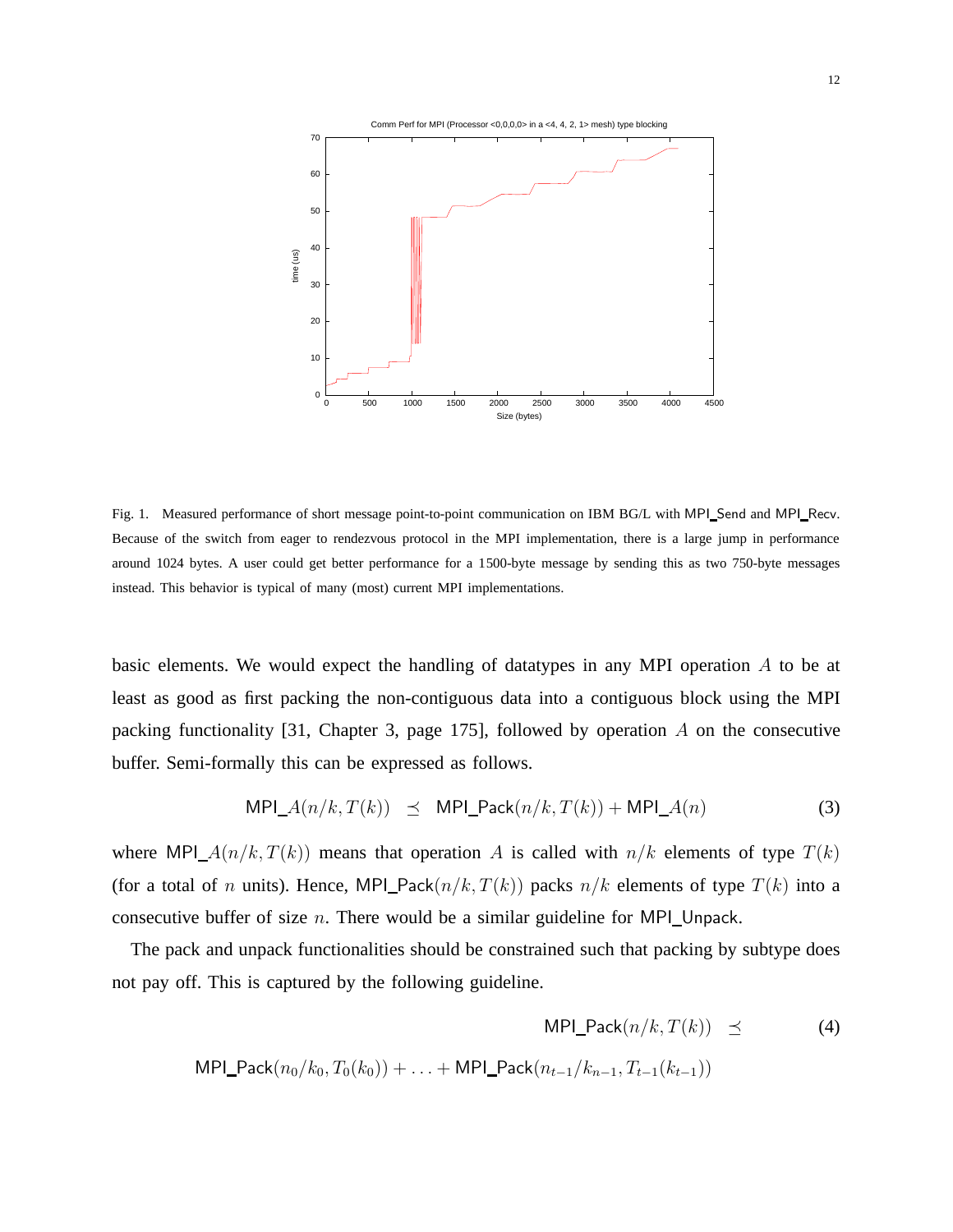where  $T_i(k_i)$  for  $i = 0, \ldots, t-1$  are the subtypes of  $T(k)$ , each of  $k_i$  elements, and  $k_0 + \ldots +$  $k_{t-1} = k$  and  $n_0 + \ldots + n_{t-1} = n$ . Note that guideline (3) does not require MPI handling of non-consecutive data described by derived datatypes to be "faster" than what can be done by hand, but solely relates datatype handling implicit in the MPI communication operations to explicit handling by the user with the MPI pack and unpack functionality. Recursive application of guideline (4) does, however, limit the allowed overhead in derived-datatype handling, and thus reassures the user of a certain, relative base performance in the use of derived datatypes. The derived datatype functionality powerfully illustrates the gains in (performance) portability that would be offered by even relatively weak self-consistent guidelines like the above. The decision whether to use derived datatypes often has a major impact on application code-structure, and maintaining code versions with and without derived datatypes is often not feasible. In other words, the amount of work required to port a complex application implemented with MPI derived datatypes that performs well on a system with a good implementation of the datatype functionality to a system with poor datatype support can be considerable. Since many early MPI libraries had relatively poor implementations of the derived datatype functionality, this fact did and still does detract users from relying on a functionality that can often simplify the coding. Performance guidelines would assure that the performance of MPI communication with structured data would be at least as good as a certain type of hand-coding, and that this base performance would be portable across systems.

Application of meta-rule II to MPI\_Send and MPI\_Isend first gives

$$
\mathsf{MPI\_Isend}(n) \preceq \mathsf{MPI\_Send}(n)
$$

since MPI Send provides the additional semantic guarantee that the send buffer is free for use after the call. Of course it rarely makes sense to replace an MPI Send operation with a nonblocking MPI\_Isend without at some point issuing a corresponding MPI\_Wait call. Since an MPI\_Wait has no effect and therefore should be practically for free for the MPI\_Send operation, we infer the guideline

$$
MPI\_Isend(n) + MPI\_Wait \preceq MPI\_Send(n)
$$
 (5)

By meta-rule IV we also have that

$$
MPI\_Send(n) \preceq MPI\_Isend(n) + MPI\_Wait
$$
 (6)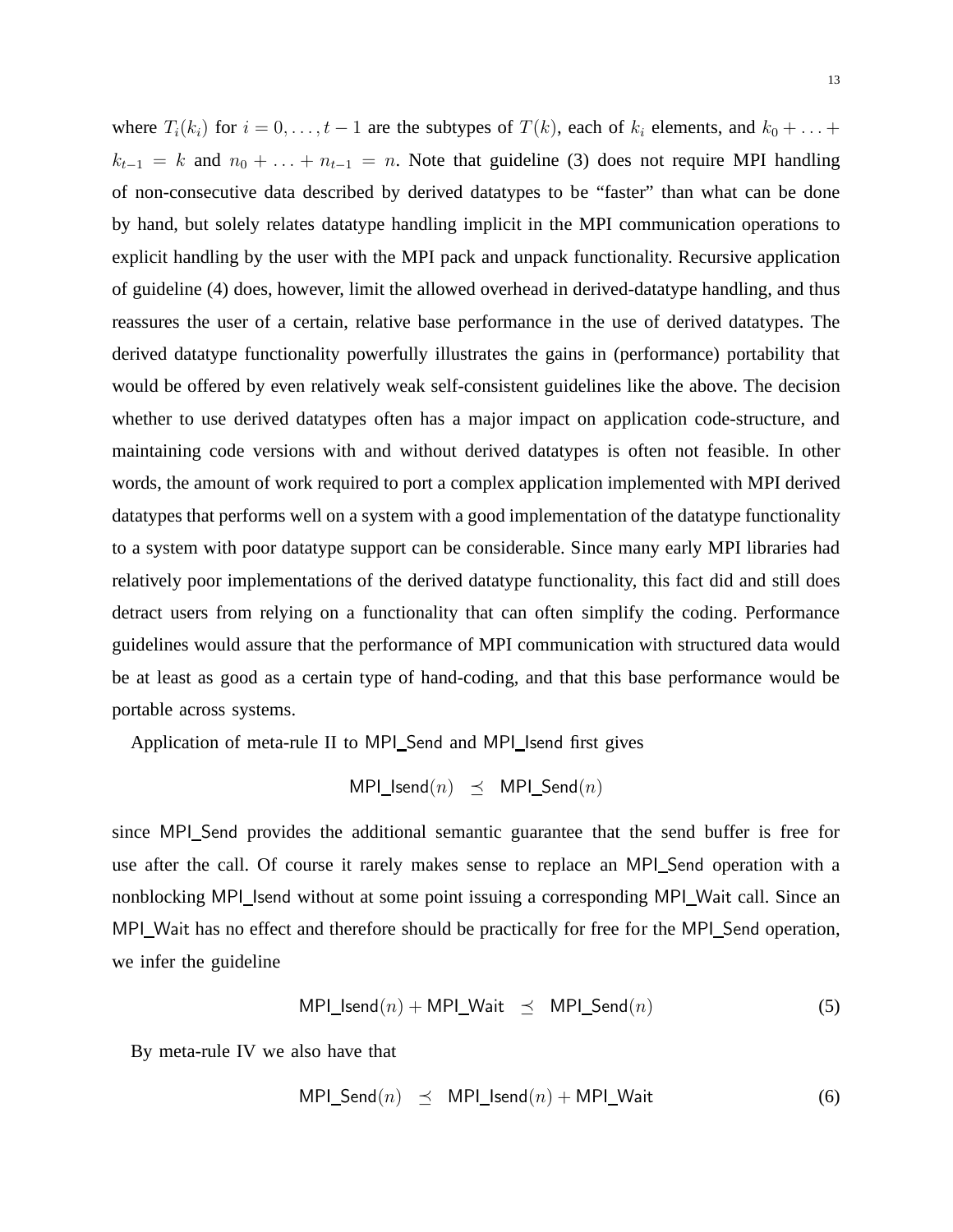and in combination with guideline (5) it can be deduced that an MPI\_Send operation should be in the same ballpark as an MPI Isend followed by an MPI Wait:

$$
MPI\_Send(n) \approx MPI\_Isend(n) + MPI\_Wait \qquad (7)
$$

Another similar application of meta-rule II leads to the guideline that

$$
MPI\_Send(n) \preceq MPI\_Send(n) \tag{8}
$$

Since the synchronous send operation has the additional semantic guarantee that the function cannot return until the matching receive has started, it should not be faster than the regular send. Along the same lines it can be expected that

$$
MPI\_Rsend(n) \preceq MPI\_Send(n) \tag{9}
$$

If the semantic *precondition* that the receiver is already ready is fulfilled the special readysend should not be slower than an ordinary send operation. If that would be the case, the library (and user) should simply use MPI\_Send instead. We did not explicitly introduce a meta-rule on semantic preconditions.

Guidelines for other point-to-point communication operations can be similarly deduced. For MPI\_Sendrecv it is for instance sensible to expect that

$$
MPI\_Sender \leq \text{MPI\_Isend} + MPI\_Recv + MPI\_Wait \qquad (10)
$$

$$
MPI\_Sendercv \preceq \text{MPI\_lrecv} + MPI\_Send + MPI\_Wait \tag{11}
$$

which follows from meta-rule IV.

## V. COLLECTIVE COMMUNICATION

The MPI collectives [31, Chapter 4] are semantically strongly interrelated, and often one collective operation can be implemented in terms of one or more other, related collectives. A general guideline to an MPI implementation is that a specialized collective should not be slower than a more general collective, as stated by meta-rule III. If such guidelines are fulfilled, users can, with good conscience, be given the advice to always use the most specific collective applicable in the given situation. Naturally, this is one of the motivations for having so many collectives in MPI, and many current MPI implementations do use specialized, more efficient algorithms for specific collectives. The literature on this is extensive.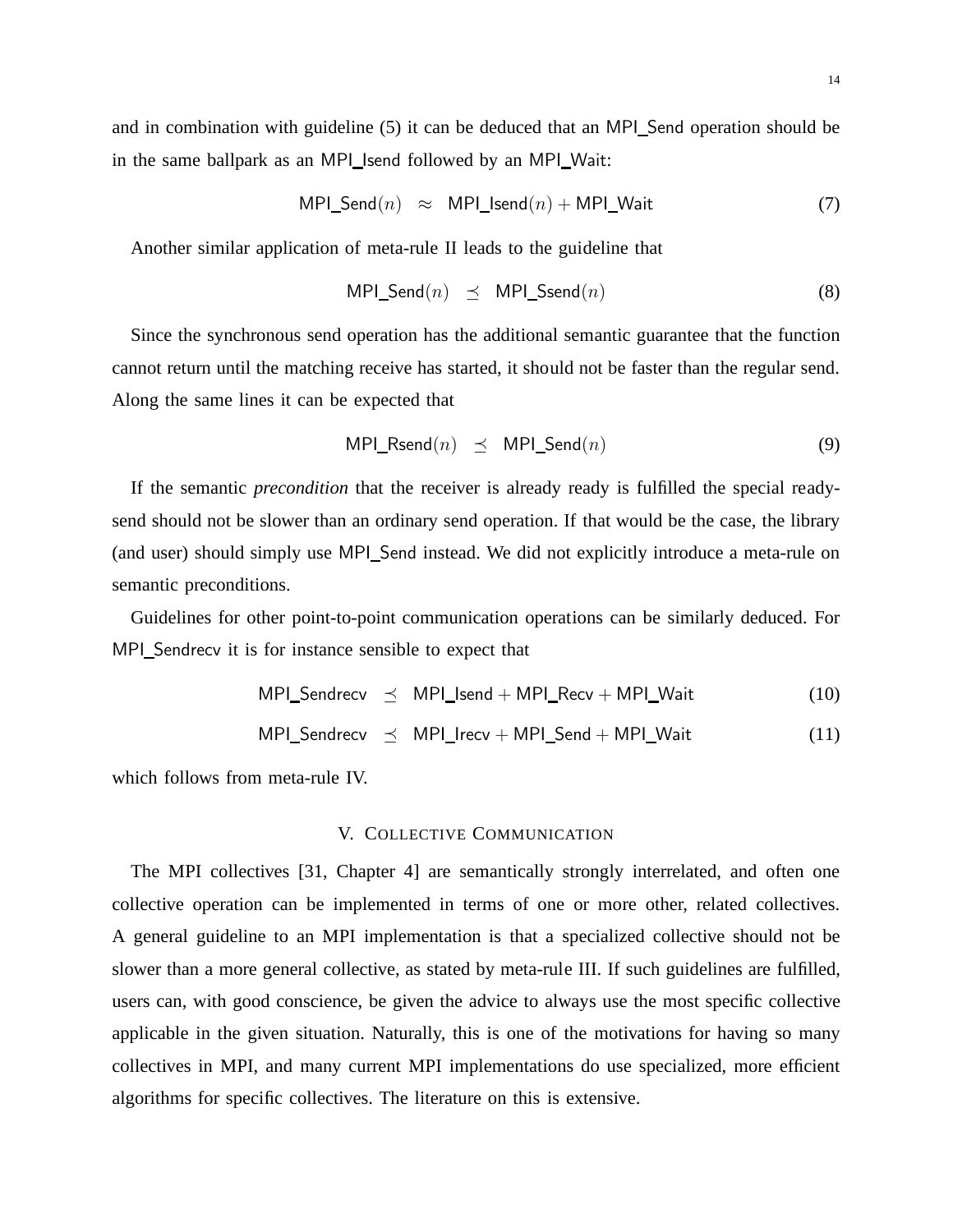A general, very MPI specific set of guidelines, that follow from meta-rule II concern the use of the MPI\_IN\_PLACE option. For some collectives it can be used to specify that part of the input has already been placed at its correct position in output buffer, leading to a potential reduction in local memory copies or communication and thus a performance benefit. In such cases the MPI\_IN\_PLACE option is a semantic *precondition* (similar to the precondition in guideline (9)), leading to guidelines like

$$
MPI\_A(MPI\_IN\_PLACE, n) \preceq MPI\_A(n) \tag{12}
$$

for collectives A where the MPI\_IN\_PLACE option has the meaning described above. This is the case for MPI Gather, MPI Scatter, MPI Allgather (and their irregular counterparts). In the reduction collectives like MPI Allreduce the MPI\_IN\_PLACE option is partly a precondition, partly a semantic guarantee (that a replacement has been performed), and therefore performance guidelines are more difficult to argue.

#### *A. Regular Communication Collectives*

Most MPI collectives exist in regular and irregular (vector) variants. In the former the involved processes contribute the same amount of data. These are algorithmically easier and usually perform better than their corresponding irregular variants, as will be discussed further in Section V-C.

The following two guidelines are obvious instances of meta-rule III.

$$
MPI\_Gather(n) \preceq MPI\_Allgather(n) \tag{13}
$$

$$
MPI\_Allgather(n) \preceq MPI\_Alltoall(n) \tag{14}
$$

These expectations also follow from the fact that the more general collectives on the right hand side of the equations require more communication, and an MPI implementation that does not fulfill them as  $n$  grows would indeed be problematic. For instance, in MPI Allgather each process eventually sends (only)  $n/p$  data and receives n data, whereas MPI\_Alltoall both sends and receives  $n$  data. An implementation of MPI\_Allgather in terms of MPI\_Alltoall would furthermore require each process to make  $p$  copies of the  $n/p$  contributed data prior to calling MPI\_Alltoall. This alone should eventually cause the performance expectation (14) to hold.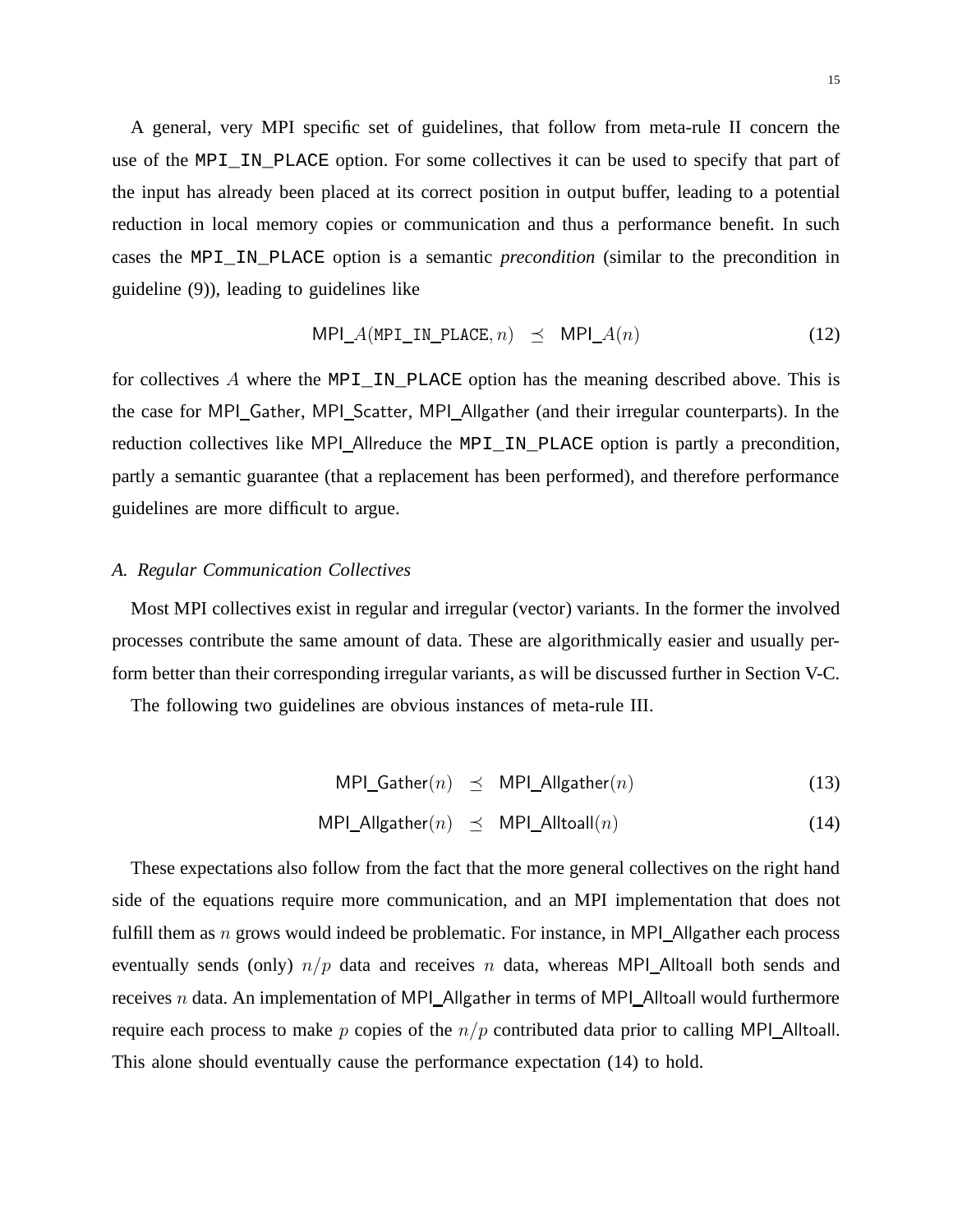The next guideline follows by meta-rules III and IV from a straight-forward implementation of the collective MPI Allgather operation in terms of two other.

$$
MPI\_Allgather(n) \preceq MPI\_Gather(n) + MPI\_Bcast(n) \tag{15}
$$

The MPI library implemented MPI\_Allgather should not be slower than the user implementation in terms of MPI Gather and MPI Bcast. This is not as trivial as it may look. If, for instance, a linear ring algorithm is used for the native MPI Allgather implementation, and treebased algorithms for MPI Gather and MPI Bcast, the relationship will not hold, at least not for small data sizes n. Such guidelines thus contribute towards consistent performance between different MPI collectives, and would render user optimizations based on inconsistently optimized collectives unnecessary.

A less obvious guideline relates MPI\_Scatter to MPI\_Bcast. By meta-rule III

$$
MPI\_Scatter(n) \preceq MPI\_Bcast(n) \tag{16}
$$

since the MPI Scatter operation can be done by more generally broadcasting the  $n$  data and then letting each process filter out the subset of the data it needs. For MPI libraries with an efficient implementation of MPI Bcast, this is a nontrivial guideline for small  $n$ , and enforces an equally efficient implementation of MPI\_Scatter. An example where this guideline is violated was found with the IBM Blue Gene/P MPI library, which contains an optimized implementation of MPI\_Bcast, but not of MPI\_Scatter. As a result, MPI\_Scatter is about four times slower than MPI Bcast as shown in Figure 2. This is certainly not what a user would expect, and such behavior would encourage non-portable replacements of MPI\_Scatter by MPI\_Bcast.

A currently popular implementation of broadcast for large messages reduces broadcast to a scatter followed by an allgather operation [2], [3], [32]. Since this algorithm can be expressed purely in terms of collective operations, it makes sense to require that the native broadcast of an MPI library should behave at least as well:

$$
MPI\_Bcast(n) \preceq MPI\_Scatter(n) + MPI\_Allgather(n) \tag{17}
$$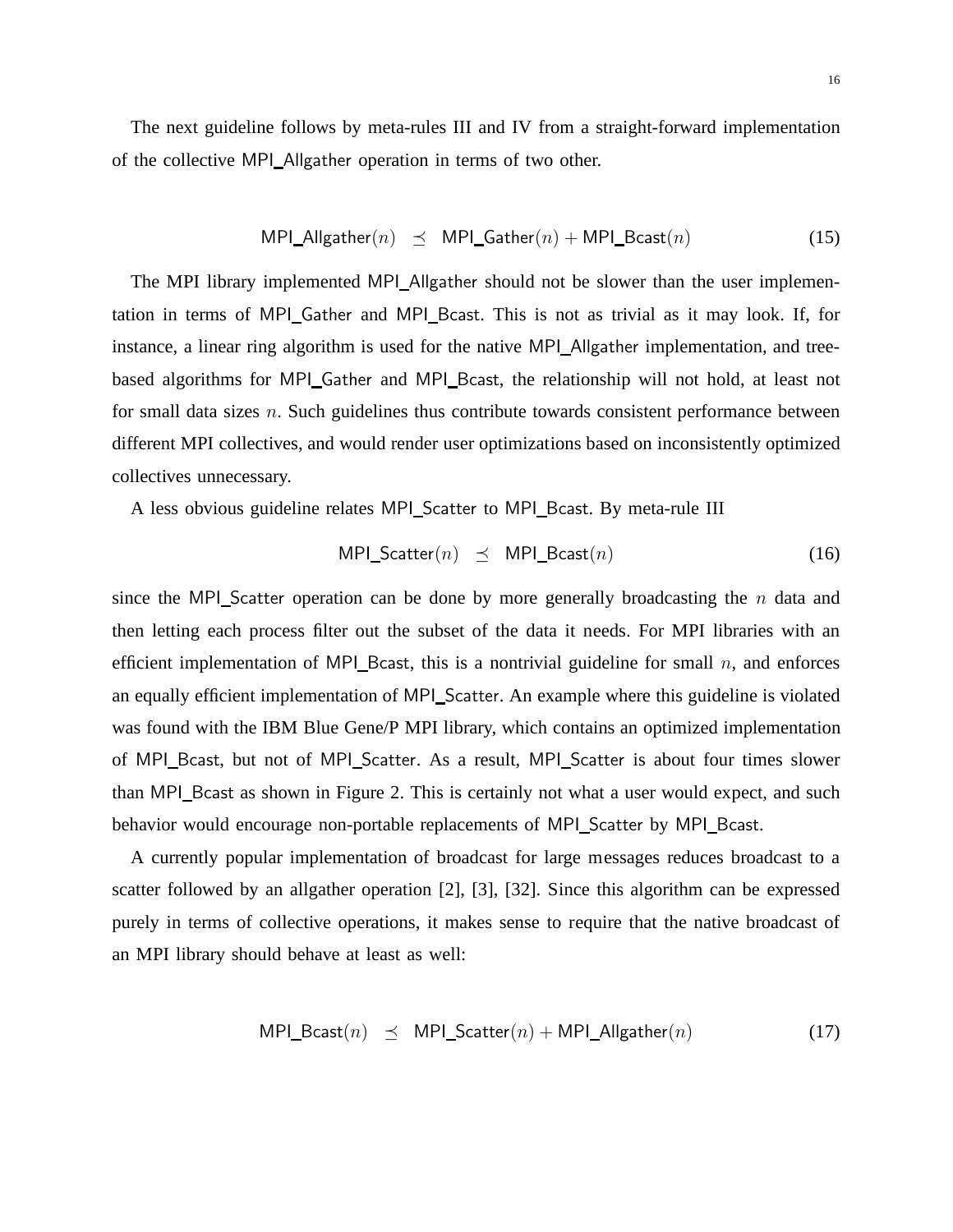

Fig. 2. Performance of MPI\_Scatter versus MPI\_Bcast on IBM Blue Gene/P. For both collectives the size is the total size of the buffer sent from the root. A natural expectation would require the scatter operation to be no slower than the broadcast. This is violated here.

## *B. Reduction Collectives*

The reduction collectives perform an operation on data contributed from all involved processes, and come in several variants in MPI.

The second half of the next rule states that a good MPI implementation should have an MPI\_Allreduce that is faster than the trivial implementation of reduction to root followed by a broadcast. It follows from meta-rule IV, whereas the first part is a trivial instantiation of rule III.

$$
\begin{array}{rcl}\n\text{MPI\_Reduce}(n) & \preceq & \text{MPI\_Allreduce}(n) \\
& \preceq & \text{MPI\_Reduce}(n) + \text{MPI\_Back}(n)\n\end{array} \tag{18}
$$

A similar rule can be formulated for MPI\_Reduce\_scatter. This is an irregular collective, since the result blocks eventually scattered over the processes may differ in size:

$$
\text{MPI\_Reduce\_scatter}(n) \preceq \text{ MPI\_Reduce}(n) + \text{MPI\_Scatter}(n) \tag{19}
$$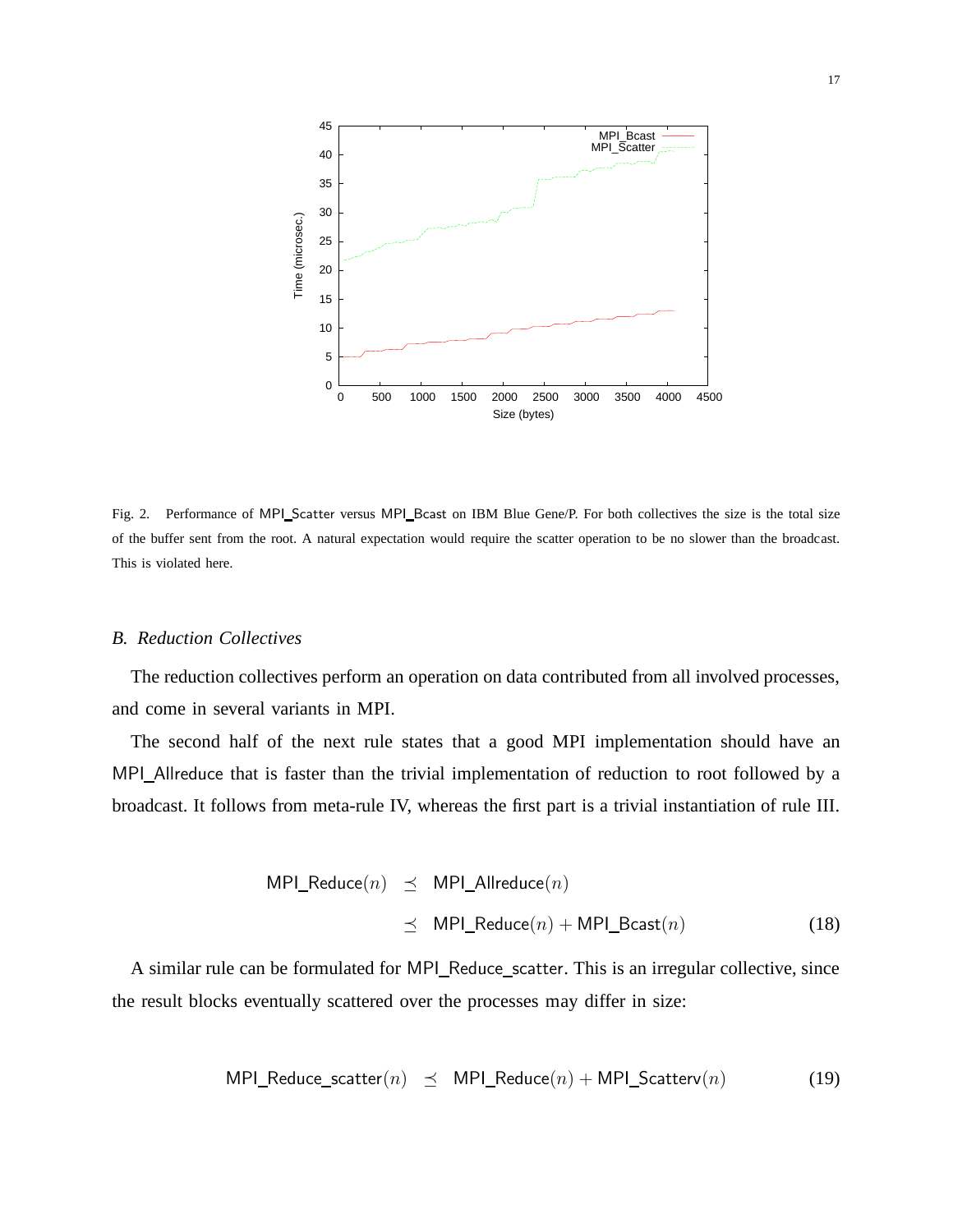The next two rules implement MPI\_Reduce and MPI\_Allreduce in terms of MPI\_Reduce\_scatter and are similar to the broadcast implementation of guideline (17).

$$
MPI\_Reduce(n) \preceq MPI\_Reduce\_scatter(n) + MPI\_Gather(n) \tag{20}
$$

$$
\textsf{MPI\_Allreduce}(n) \preceq \textsf{MPI\_Reduce\_scatter}(n) + \textsf{MPI\_Allgather}(n) \tag{21}
$$

Since MPI\_Allreduce is a more general operation than MPI\_Reduce\_scatter it should, similarly to guideline (16), hold that

$$
MPI\_Reduce\_scatter(n) \preceq MPI\_Allreduce(n) \tag{22}
$$

MPI libraries with trivial implementations of MPI\_Reduce\_scatter but efficient implementations of MPI Allreduce will fail this guideline. A further complication arises because MPI -Reduce scatter is an irregular collective, allowing result blocks of different sizes to be scattered over the MPI processes. In extreme cases where the complete result is scattered to one process only, the guideline could be difficult to meet. The paper [34] shows that the guideline is nevertheless reasonable by giving an adaptive algorithm for this collective with comparable performance to similar, good algorithms for MPI\_Allreduce.

For the reduction collectives, MPI provides a set of built-in binary operators, as well as the capability for users of defining their own operators. A natural expectation is that a user-defined implementation of the functionality of a built-in operator should not be faster. By meta-rule III this gives rise to guidelines like the following.

$$
MPI\_Reduce(n, MPI\_SUM) \preceq \quad MPI\_Reduce(user\_sum) \tag{23}
$$

where user\_sum implements element-wise summation just as the built-in operator MPI\_SUM. A curious example of a vendor MPI implementation where exactly this is violated is again given in [1, p. 65]. For this particular system it turned out that summation with a user-defined operation was a factor 2-3 faster than summation with the built-in operator for larger problem sizes.

The following observation relates gather operations to reductions for consecutive data. A consecutive block of data  $n_i$  can gathered from each process i by summing contributions of size  $n_i$  with all processes except i contributing blocks of  $n_i$  zeroes (neutral element for the operation).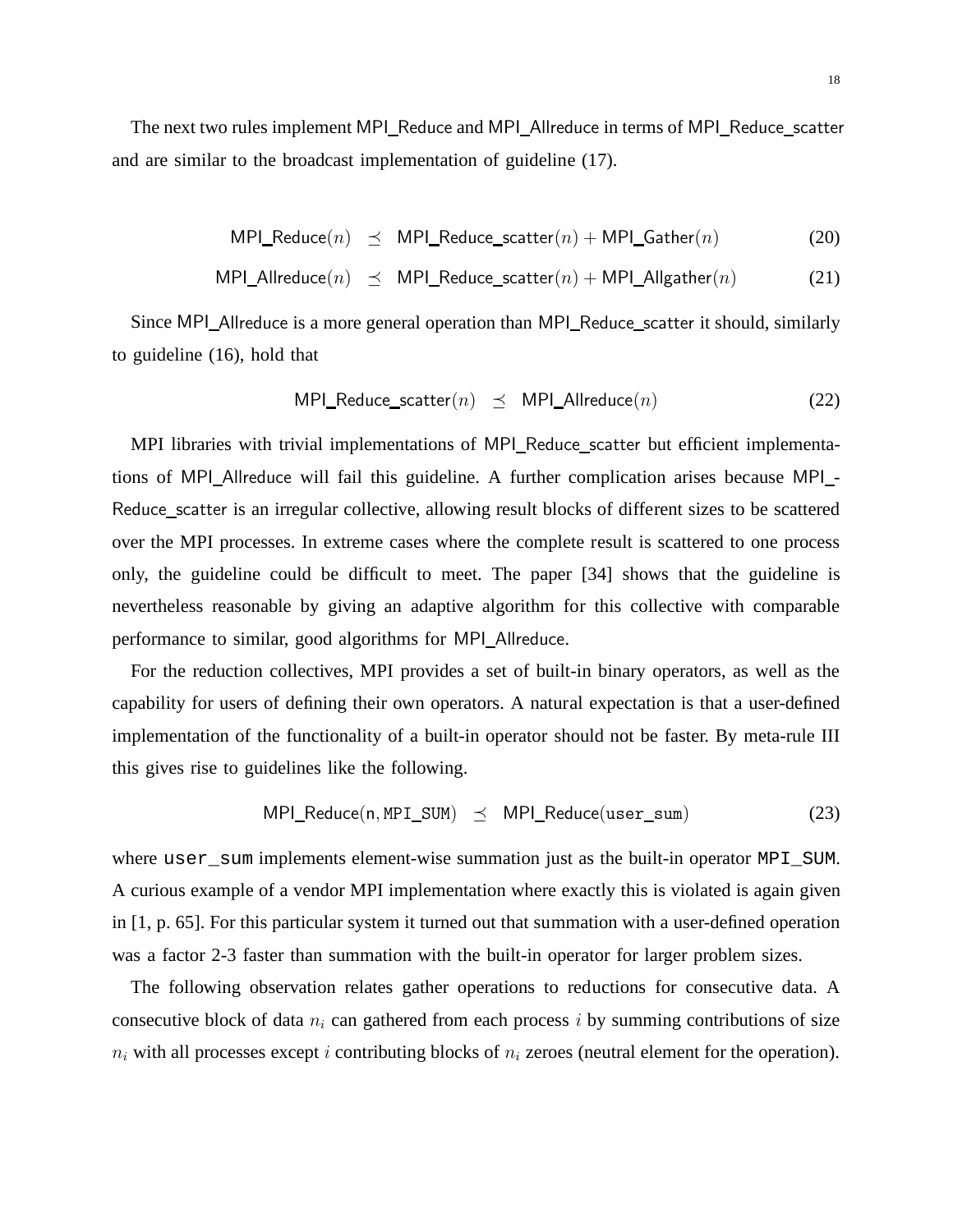This gives rise to two non-trivial performance guidelines, namely

$$
MPI\_Gather(n) \preceq MPI\_Reduce(n) \tag{24}
$$

$$
MPI\_Allgather(n) \preceq MPI\_Allreduce(n) \tag{25}
$$

which also hold for the irregular MPI\_Gatherv and MPI\_Allgatherv collectives. The guidelines could also be extended to non-consecutive data by using a user-defined reduction operator operating on non-consecutive data, and thus to cover the gather collectives in full generality. The IBM Blue Gene/P has very efficient hardware support for reduction and broadcast (collective network). The equations above suggest that similar performance be achieved for MPI\_Gather(v) and MPI Allgather(v). In the Blue Gene/P MPI library the observation above is used exactly for this purpose (Sameer Kumar, personal communication). More traditional mesh- or ringalgorithms for MPI\_Gather or MPI\_Allgather would have difficulties fulfilling such guidelines, and the example show that self-consistent performance guidelines, if formulated carefully, do not compromise the use of special hardware support to optimize an MPI library. But they oblige (and show how) to exploit such hardware support consistently.

#### *C. Irregular Communication Collectives*

The irregular collectives of MPI, in which the amount of data communicated between pairs of processes may differ, are obviously more general than their regular counterparts. It would be desirable for the performance to be similar when an irregular collective is used to implement the functionality of the corresponding regular collective. This would releive the user of irregular collectives of the temptation to detect regular patterns and call the regular operations in such cases. The  $\preceq$  part of this optimistic expectation follow from meta-rule III:

$$
MPI_Gather(n) \preceq MPI_Gather(v) \tag{26}
$$

$$
\text{MPI\_Scatter}(n) \preceq \text{MPI\_Scatter}(v) \tag{27}
$$

$$
MPI\_Allgather(n) \preceq MPI\_Allgather(v) \tag{28}
$$

$$
MPI\_Alltoall(n) \le MPI\_Alltoallv(v)
$$
 (29)

for uniform p element vectors v with  $v[i] = n/p, 0 \le i < p$ . Strengthening these to  $\approx$  and requiring the performance of MPI\_Gatherv to be in the same ballpark as the regular MPI\_Gather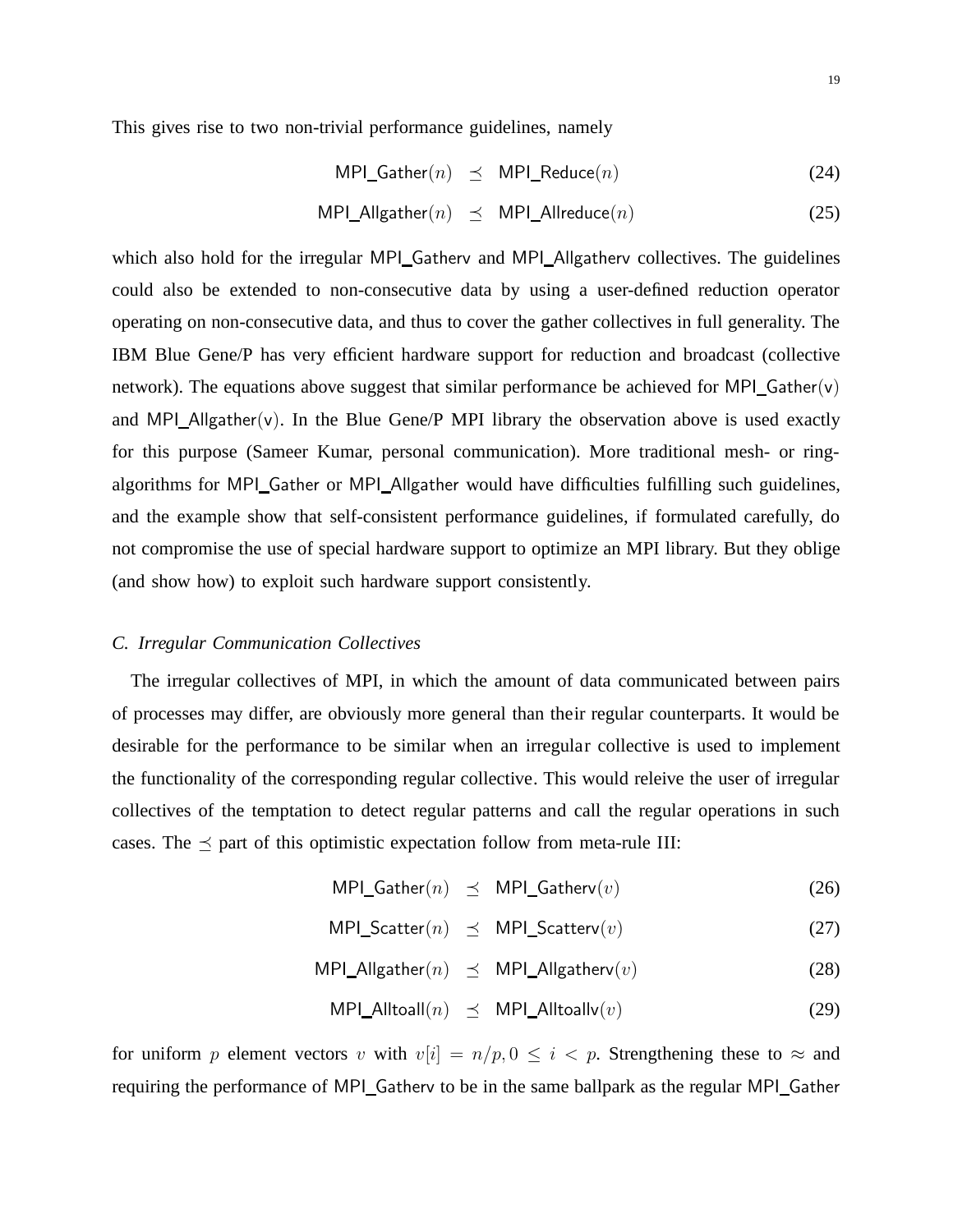would be a highly non-trivial guideline. For instance, there are easy tree-based algorithms for MPI Gather that do not easily generalize to MPI Gatherv, because the MPI definition of MPI Gatherv is such that the count vector  $v$  is not available on all processes. Thus, performance characteristics of these collectives may be quite different, at least for small  $n$  [33].

The MPI\_Alltoally and MPI\_Alltoallw functions are universal collectives capable of expressing each of the other data-collecting collectives. Also, broadcast can be implemented by an irregular MPI\_Allgatherv operation by a gather-vector  $v_b$  with  $v_b[r] > 0$  for root r and  $v_b[i] = 0$  for  $i \neq r$ . Again, by rule III, the following further guidelines can be trivially deduced.

$$
MPI\_Bcast(n) \preceq MPI\_Allgather(v_b) \tag{30}
$$

$$
\text{MPI\_Gatherv}(v_g) \preceq \text{MPI\_Alltoallv}(v_g) \tag{31}
$$

$$
MPI\_Scatterv(v_s) \preceq MPI\_Alltoally(v_s)
$$
\n(32)

$$
MPI\_Allgather(v_a) \leq MPI\_Alltoally(v_a)
$$
\n(33)

where  $v_b, v_g, v_s, v_a$  are p element vectors expressing the broadcast, irregular gather, scatter and all-gather problems, respectively. Strengthening to  $\approx$  does not follow from the meta-rules and is too strict a guideline which no current MPI libraries would satisfy.

A similar guideline to (16) for MPI Scatterv would *not* hold:

$$
\mathsf{MPI\_Scatterv}(n) \preceq \mathsf{MPI\_Bcast}(n)
$$

is, due to the asymmetry of the rooted, irregular collectives explained above, too strong. Only the root has all data sizes and therefore the non-root processes cannot know the offset from which to filter out their blocks. Further communication is necessary, therefore the performance guideline is rather

$$
MPI\_Scatter(n) \preceq MPI\_Scatter(p) + MPI\_Bcast(n)
$$
  

$$
\preceq MPI\_Bcast(p) + MPI\_Bcast(n)
$$
 (34)

where latter part follows by application of guideline (16).

## *D. Constraining Implementations*

The guidelines deduced in the previous sections, which relate the performance of collective operations to that of other collective operations, could be expanded to more absolute performance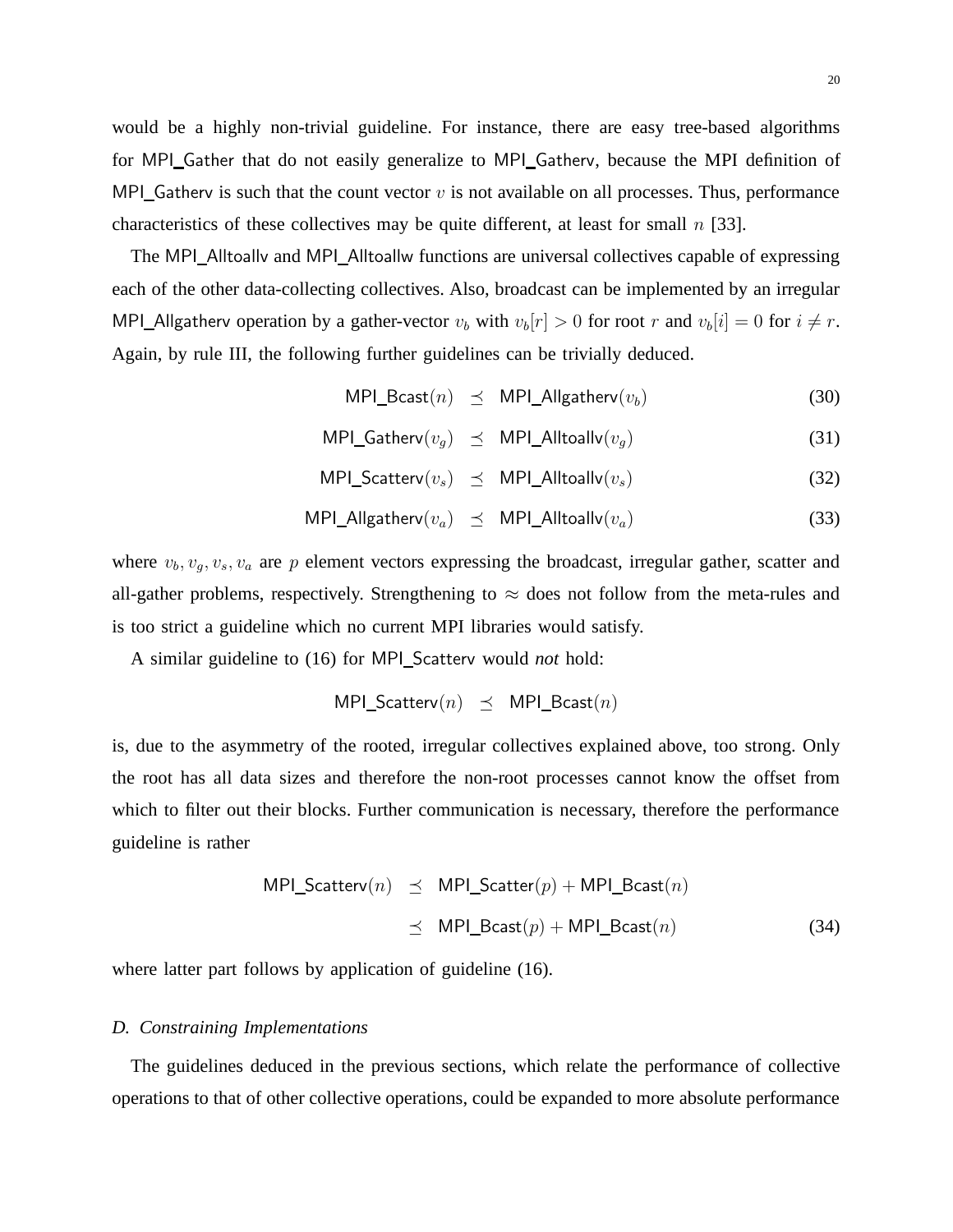guidelines by requiring collective performance to be bound by the performance of a set of predefined, standard algorithms (implemented in MPI). Such more elaborate performance bounds would actually follow by repeated application of meta-rule IV. The MPI standard already explains many of the collectives in terms of send and receive operations. This for instance leads to the following, basic performance guideline for MPI\_Gather.

$$
MPI\_Gather(n) \leq \underbrace{MPI\_Rev(n/p) + \cdots + MPI\_Rev(n/p)}_{p}
$$
 (35)

Although we do not include them here, such additional, implementation constraining guidelines based on point-to-point implementations of the MPI collectives would bound the collective performance from above. Such a set of upper bound guidelines would include for instance algorithms based on meshes, binomial or binary trees, linear pipelines and others for MPI Bcast, MPI\_Reduce and similar collectives. If a sufficiently large and broad set of constraining implementations were defined and incorporated into an automatic validation tool (see Section VIII), reflecting common networks and assumptions on communication systems, useful performance guarantees clearly showing where simple user-optimizations make no sense could be given.

## VI. COMMUNICATORS AND TOPOLOGIES

In this section we expand on the meta-rules V and VI.

Let c be a communicator (set of processes) of size  $p$  representing an assignment of  $p$  processes to p processors. Within c processes have consecutive ranks  $0, \ldots, p-1$ . Let c' be a communicator derived from  $c$  (by MPI Comm split or other communicator creating operation) representing a different (random) assignment to the same processors. Let  $i'$  be the rank in  $c'$  of the process with rank  $i$  in  $c$ . Rule V states that

$$
MPI\_A(i, n) \{c\} \preceq MPI\_A(i', n) \{c'\}
$$
\n(36)

where MPI  $A(i, n)$  {c} is an MPI operation A performed by rank i in communicator c. In other words, switching to the ranking provided by the new communicator  $c'$  should not be expected, all other things being equal, to lead to a performance improvement. Note that this guideline is not requiring that rank i performs similarly in c and  $c'$ , which would only be possible in special cases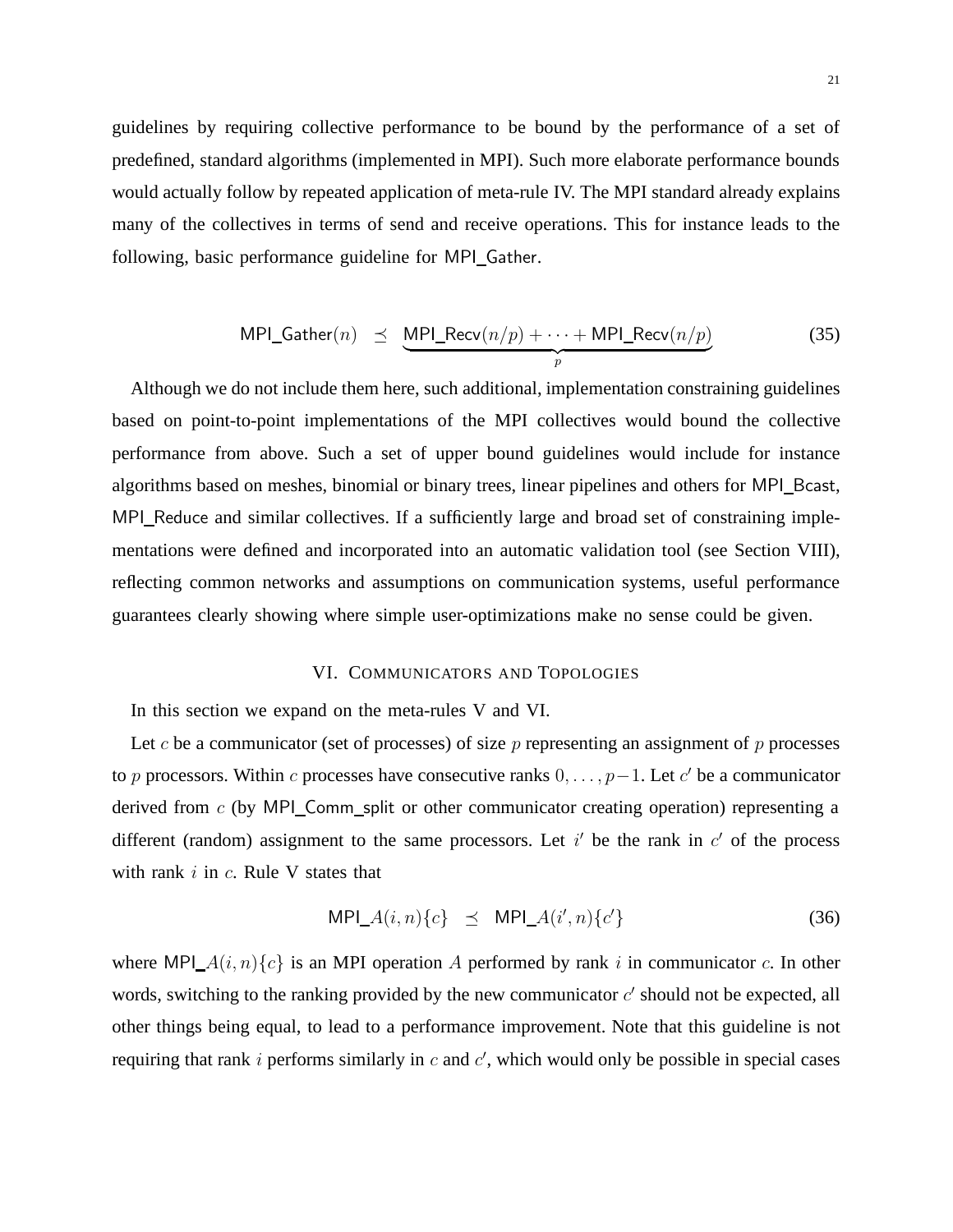(e.g. systems with a homogeneous communication system). Indeed, since rank  $i$  can have been remapped to another processor in  $c'$ , communication performance can be completely different.

Rule VI addresses this point. If ranks  $i$  and  $j$  have been specified as neighbors in a virtual topology  $c'$  derived from  $c$ , at least for one such neighbor pair it should hold that

$$
\text{MPI\_Senderov}(i, j, n) \{c'\} \preceq \text{MPI\_Senderov}(i, j, n) \{c\} \tag{37}
$$

This is possible because, as explained above, ranks i and j in  $c'$  may be "closer" to each other than they were in  $c$  by being mapped to different processors. In an MPI library not fulfilling such guidelines, there is little (performance) advantage in using the virtual topology mechanism. The user is better advised staying with the original communicator  $c$ .

Guidelines derived from rule V are far from trivial to meet by MPI implementations. Consider for instance the MPI\_Allgather collective. A linear ring or logarithmic tree algorithm designed on the assumption of a homogeneous system may, when executed on a SMP system and depending on the distribution of the MPI processes over the SMP nodes, have communication rounds in which more than one MPI process per SMP node have to communicate with processes on other nodes. This would lead to serialization and slow-down of such rounds and thus break guideline (36). The extent to which this can degrade performance is shown in Figure 3, where the running times of MPI Allgather for two different communicators are plotted against each other. A non-SMP aware algorithm will be highly sensitive to the process numbering, whereas the SMP-aware algorithms is only to a small extent, which shows that guideline (36) can be fulfilled by a corresponding algorithm modification.

A further difficulty for collective operations to fulfill guideline (36) is that resulting data must be stored in rank (or, for the irregular collectives, in a user-defined) order in the output buffer. Thus, even though MPI\_Allgather collects the same data (on all processes) whether it is called over communicator  $c$  or  $c'$ , the order in which data are received may be different in the two cases depending on the algorithm used to implement the collective operation. Gathering in rank order may sometimes be easier than gathering in some random order, for instance because intermediate buffering may not be needed. Therefore, the running time on a communicator  $c'$  with an easy ordering could be smaller than on the original  $c'$ , thus violating guideline (36). Such algorithm dependent factors need to be taken into account when making the performance guidelines quantitative. Figure 3 (right) illustrates such a case: for small data sizes the performance on the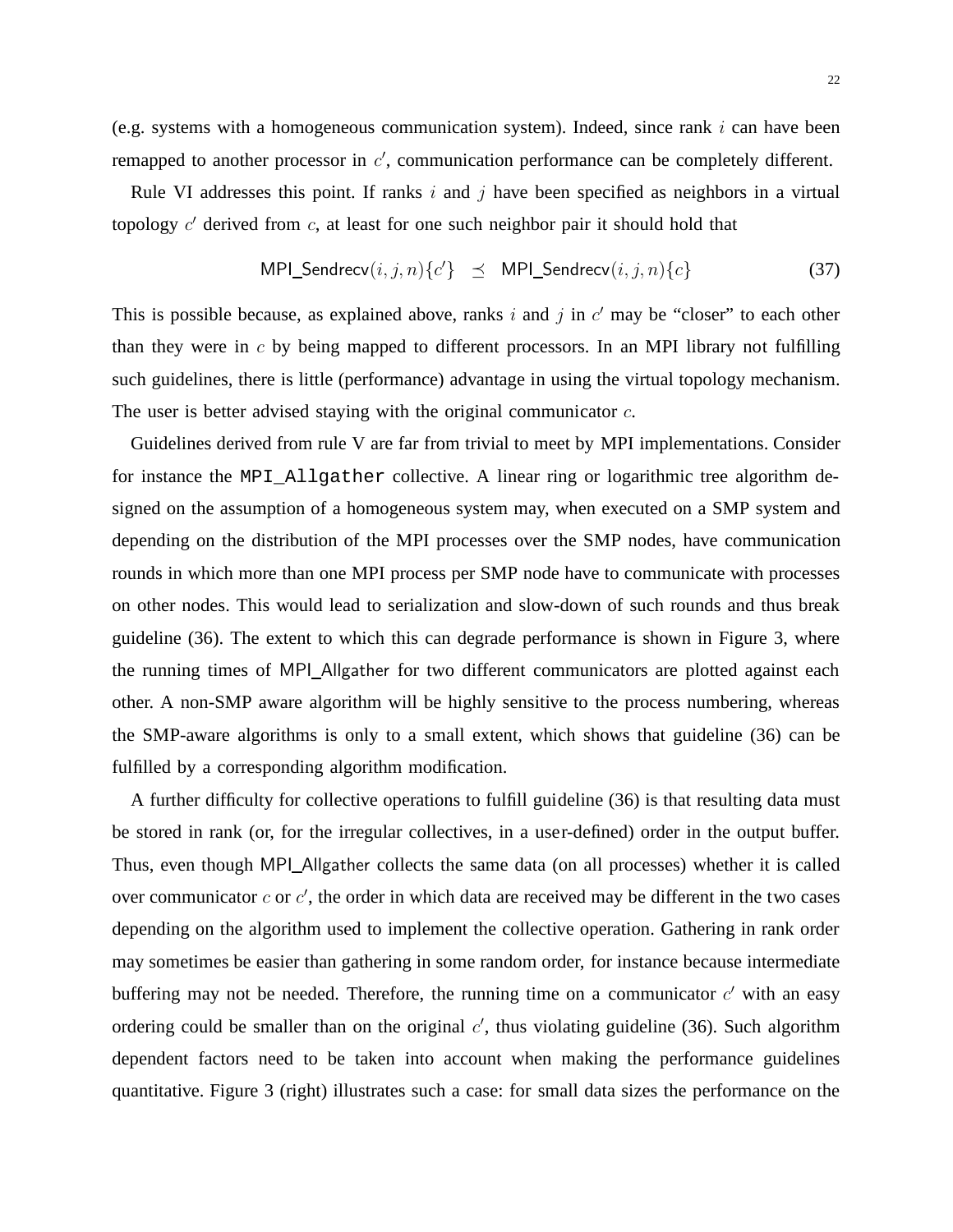

Fig. 3. Left: performance of a simple, non-SMP-aware linear ring algorithm for MPI Allgather when executed on the ordered MPI\_COMM\_WORLD communicator and on a communicator where the processes have been randomly permuted. Right: performance of an SMP-aware algorithm for MPI Allgather on ordered and random communicator. The non-SMP aware algorithm violates the performance expectations captured in the guidelines, whereas the SMP-aware algorithm arguably does not.

random communicator is up to a factor two worse than on the sequential MPI\_COMM\_WORLD communicator. The algorithm in this example uses an intermediate buffer for small data. If data are received in rank order in this buffer, copying into the user buffer can be done in one operation, which is significantly faster than the sequence of copy operations needed if the intermediate buffer stores data in some random order.

For reduction collectives with non-commutative operators meta-rule V will not hold. It is therefore formulated as a rule purely for communication operations.

As discussed for guideline (24), guideline (36) does not preclude optimizations based on hardware support. For instance the NEC SX-8 communication network provides a small number of hardware counters that can be used for efficient barrier synchronization. This is exploited in the NEC MPI/SX library [28] which allocates a barrier counter to each new communicator if one is available. Thus, it is possible for MPI\_Barrier to be significantly slower on a new communicator  $c'$  than on the original communicator  $c$ —which is not in violation of (36), all other things being equal (concretely, that a hardware counter has not become available when  $c'$  is created from a  $c$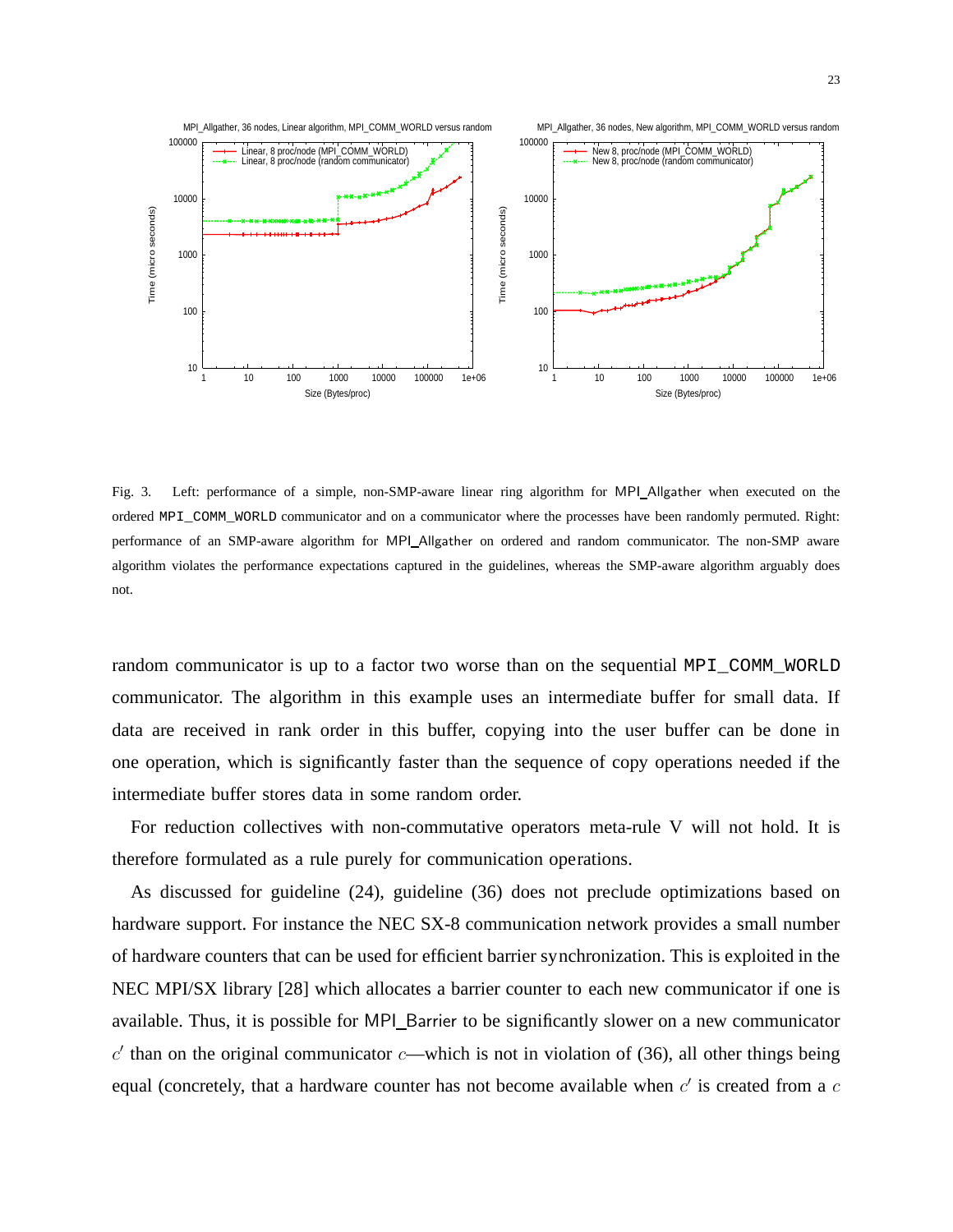without counter). Guideline (36) does suggest, however, that MPI\_COMM\_WORLD, from which all other communicators are derived, be assigned such special resources.

#### *A. Hierarchical Implementations*

For systems with a hierarchical communication structure, e.g. clusters of SMP nodes, some collective operations can conveniently and efficiently be implemented by hierarchical algorithms. It would therefore be sensible to require a good MPI implementation to do this, instead of tempting the user into writing his own, hierarchical algorithms. The guideline below for MPI Allreduce formalizes this. Similar guidelines can easily be formulated for other collectives admitting of hierarchical implementations of this kind.

Let  $c_0, \ldots c_{k-1}$  be a partition of the given communicator c into k parts, and let C be a communicator consisting of one process from each of the communicators  $c_i$ .

$$
\text{MPI\_Allreduce}\{c\} \quad \preceq \tag{38}
$$
\n
$$
\|_{i=0}^{k-1} \text{ MPI\_Reduce}\{c_i\} + \text{MPI\_Allreduce}\{c\} + \|_{i=0}^{k-1} \text{ MPI\_Back}\{c_i\}
$$

The guideline states that the library implementation of MPI\_Allreduce should not be slower than a set of local, concurrent MPI\_Reduce operations on the  $c_i$  communicators followed by a global MPI\_Allreduce and followed by a set of local, concurrent MPI\_Bcast of the final result. This is supposed to hold for all splits of the communicator  $c$ .

In [38] a case where exactly this kind of tedious rewrite was necessary for the user to attain the expected performance is described. Other users of SMP-like systems often raise similar complaints. Encouraging MPI libraries to fulfill performance guidelines like (38) would save the user from that kind of trouble, and make application codes (more) performance portable across different libraries and systems.

#### VII. ONE-SIDED COMMUNICATION

The one-sided communication model of MPI-2 is related to both point-to-point and collective communication, and a number of performance guidelines can be formulated. However, because of the different semantics of the point-to-point, one-sided and collective communication models, much more care is required when formulating guidelines for this communication model. We only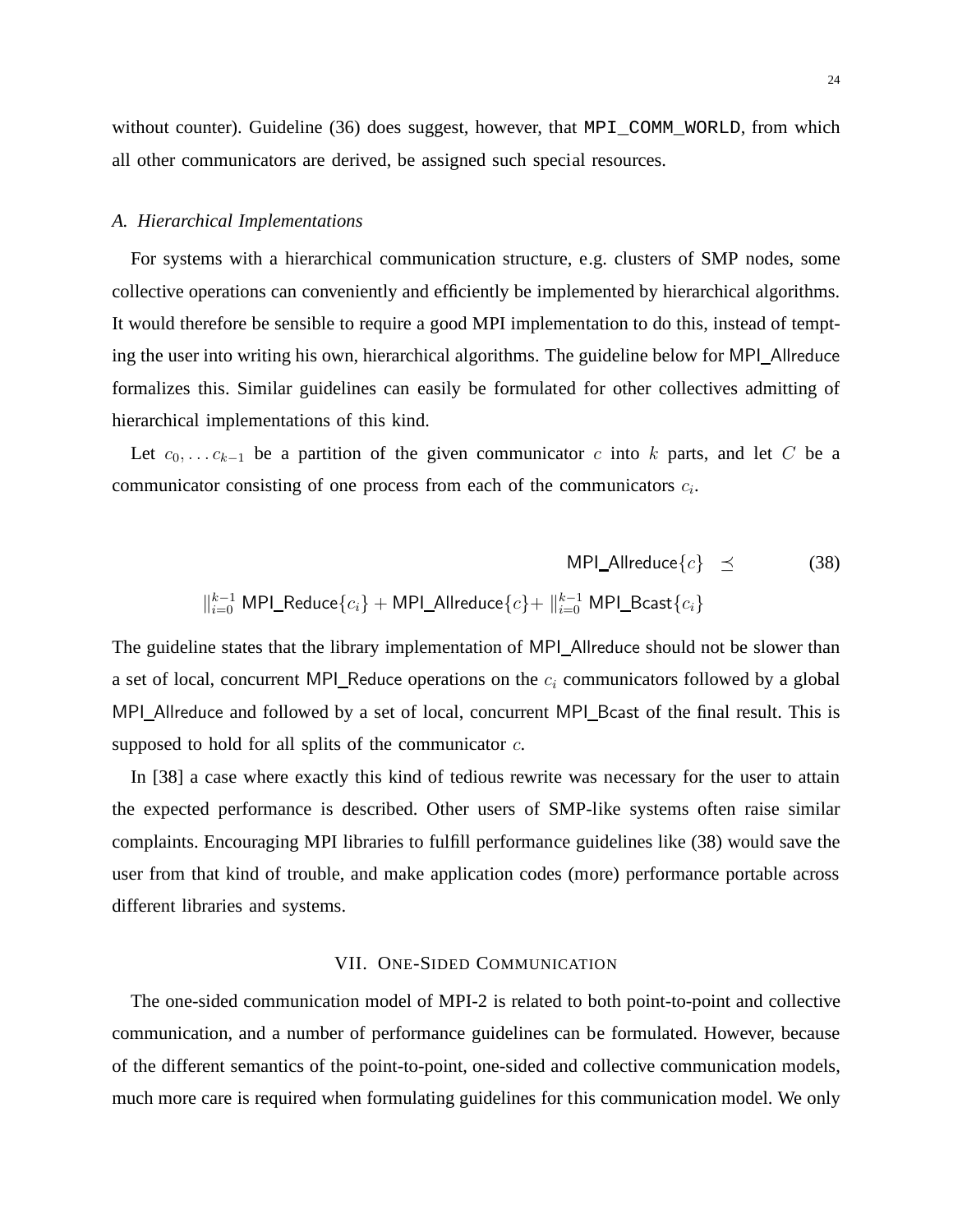point out the kind of guidelines that can be formulated, but do not explicitly state such because of the subtle semantic differences of especially the point-to-point and one-sided communication models.

Assuming a communication window spanning only two processes, and assuming that data are sent as a consecutive block (no derived datatype), it might be reasonable to expect a blocking send to perform comparably to an MPI\_Put with the proper synchronization, at least for larger data sizes n.

$$
\mathsf{MPI\_Send}(n) \;\; \approx \;\; \mathsf{MPI\_Win\_fence} + \mathsf{MPI\_Put}(n) + \mathsf{MPI\_Win\_fence}
$$

Such a guideline ignores overhead for tag matching in point-to-point communication, may severely underestimate the synchronization overhead in the semantically strong MPI Win fence mechanism, and cannot cater for derived datatypes that have an inherent overhead in one-sided communication, and other factors. Great care is needed for an actual set of fair guidelines.

The issues may be less involved when relating one-sided to collective communication. The following guideline can be seen as a further example of a constraining implementation in the sense of Section V-D.

MPI\_Gather $(n) \prec$ 

 $MPI_W$ in\_fence + MPI\_Get $(n/p)$  +  $\cdots$  + MPI\_Get $(n/p)$  $p$  $+$ MPI $\_$ Win $\_$ fence

# VIII. VERIFICATION OF CONFORMANCE

Although the number of performance guidelines derived in the previous sections is already large, the list is not (and cannot be) exhaustive. Furthermore, each guideline is intended to hold for all system sizes, all possible communicators, all datatypes, etc, except where noted otherwise. These factors have to be considered when attempting to assess or validate the performance consistency of a given MPI implementation. The form of the guidelines is to contrast two implementations of the same MPI functionality. One of these implementations can be quite elaborate, as shown in the example for hierarchical collectives in Section VI-A.

To aid in the validation, a flexible MPI benchmark is therefore needed that makes it possible to script implementations of some functionality at a high-level and contrast the performance of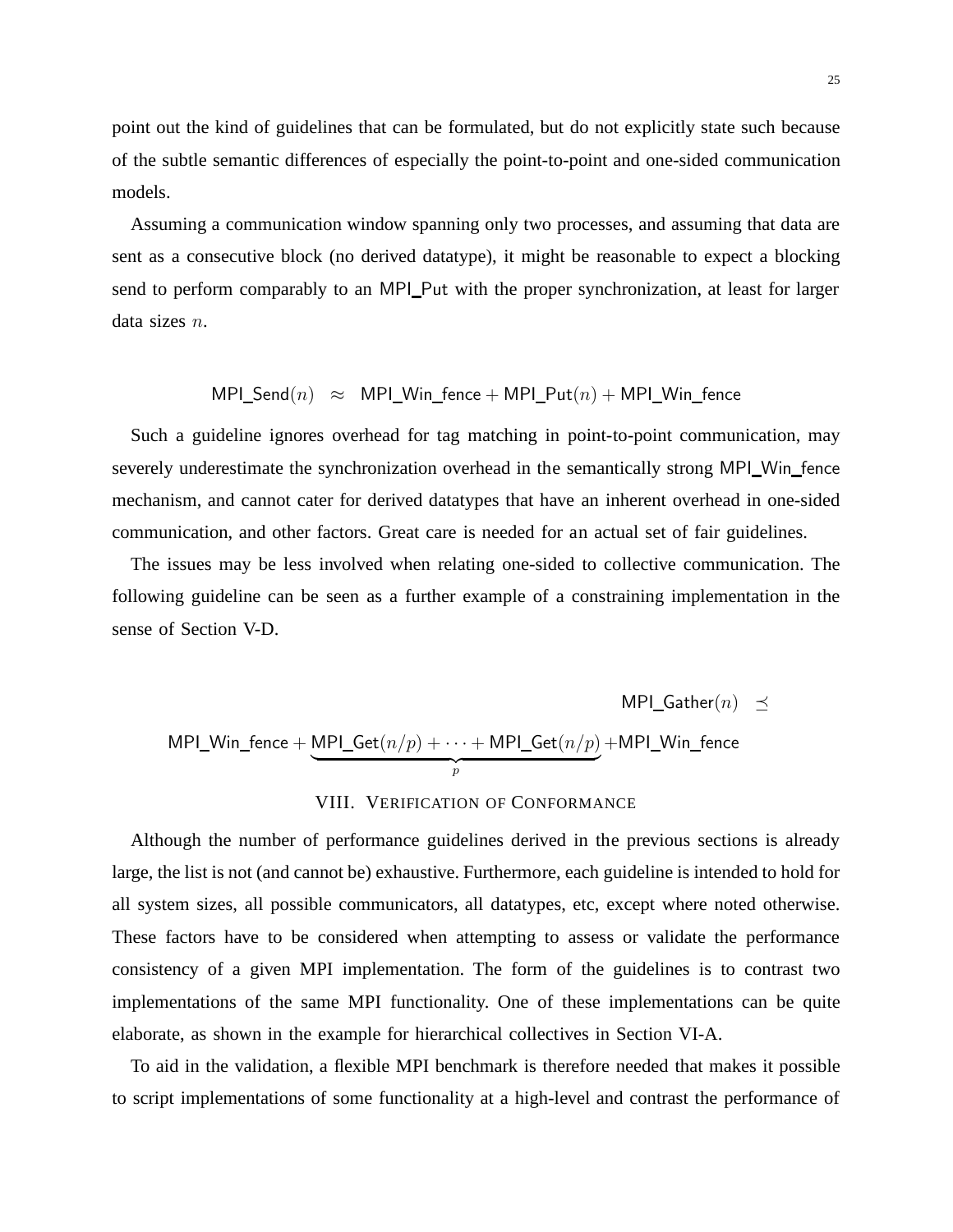various alternatives. One such benchmark is *SKaMPI* [1], [26], [27], which already contains *patterns* that correspond to some of the implementation alternatives of the performance guidelines. *SKaMPI* can easily be customized with more such alternatives. The benchmark also makes it possible to compare different measurements.

To assess whether performance guidelines are violated and to what extent, an experimentmanagement system is needed to go through the large amount of data produced, and to compare results between different experiments. An example of such a system is *Perfbase* [39], [40], which can be used to mine a performance database for cases where the performance of two alternative implementations differ by more than a preset threshold. The *Perfbase* system allows a flexible notion of threshold, thus it is not necessary for the validation to quantify exactly the  $\preceq$  and  $\approx$ relations.

Building a tool for extensive, semi-automatic verification of performance guidelines for MPI is an an extensive and challenging task, that is beyond the scope of this paper.

# IX. CONCLUDING REMARKS

Users of MPI often complain about the poor performance (relatively speaking) of some of the MPI functions in their MPI libraries, and about obstacles to writing code whose performance is portable. Defining a performance model for something as complex as MPI is untenable and infeasible. We instead propose self-consistent MPI performance guidelines to help in ensuring performance consistency of MPI libraries and a degree of performance portability of application codes. Conformance to such guidelines could, in principle, be checked automatically. We believe that good MPI implementations are developed with some such guidelines in mind, at least implicitly, but we also showed examples of MPI libraries and systems where some of the rules are violated. Further experiments and benchmarks with other MPI implementations will undoubtedly reveal more such violations. This would be a positive contribution, revealing where more work in improving the quality of MPI implementations is needed. Of course, in some cases, system, resource, or other constraints may lead an implementation to choose not to fix a particular violation of the guidelines.

We think that a similar approach may be possible and beneficial for other software libraries. In this wider context, MPI is an example of a library with a high degree of internal consistency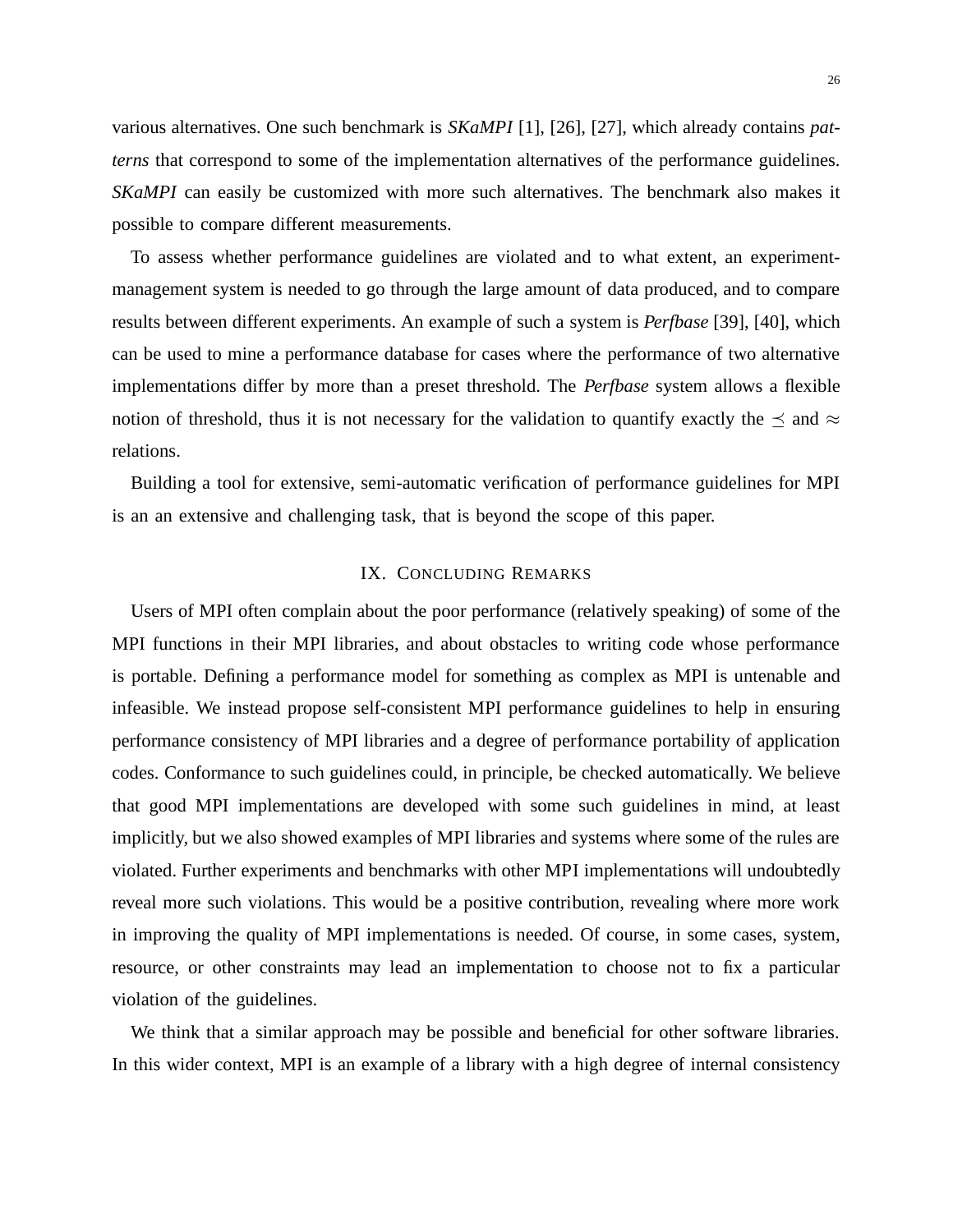between concepts and functionality, and this made it feasible to formulate a large set of selfconsistent performance guidelines.

For MPI, similar performance guidelines can also be formulated for the parallel I/O functionality defined in MPI-2 [11, Chapter 7], but that topic is too specialized, subtle (as was already the case for one-sided communication in Section VII), and extensive to be considered here. I/O performance is crucially influenced by factors that can only partially be controlled by the MPI library, possibly only through hints that an MPI implementation is not obliged to take. Therefore, many desirable rules can only be formulated as *performance expectations* to the MPI library. Our initial thoughts are detailed in [12].

Another interesting direction for further work is to consider whether sensible, self-consistent guidelines to the *scalability properties* of an MPI implementation can be formulated, again without constraining the underlying hardware or prescribing particular algorithms and implementations.

The most important, imminent work, however, is to construct a tool to assist in the verification of conformance of an MPI library to a set of performance guidelines as formulated in this paper. As explained this would comprise a flexible, easily extensible MPI benchmark and a performance management system that would together make it possible to contrast the two sides of the equations making up the performance guidelines and discover points of violation.

#### *Acknowledgments*

The ideas expounded in this paper were first introduced in [35], although in a less finished form. We thank a number of colleagues for sometimes intense discussions on these. At various stages the paper has benefitted significantly from the comments of anonymous reviewers, whose insightfulness, time and effort we also hereby gratefully acknowledge. The work was supported in part by the Mathematical, Information, and Computational Sciences Division subprogram of the Office of Advanced Scientific Computing Research, Office of Science, U.S. Department of Energy, under Contract DE-AC02-06CH11357.

#### **REFERENCES**

<sup>[1]</sup> W. Augustin and T. Worsch. Usefulness and usage of SKaMPI-bench. In *Recent Advances in Parallel Virtual Machine and Message Passing Interface. 10th European PVM/MPI Users' Group Meeting*, volume 2840 of *Lecture Notes in Computer Science*, pages 63–70. Springer, 2003.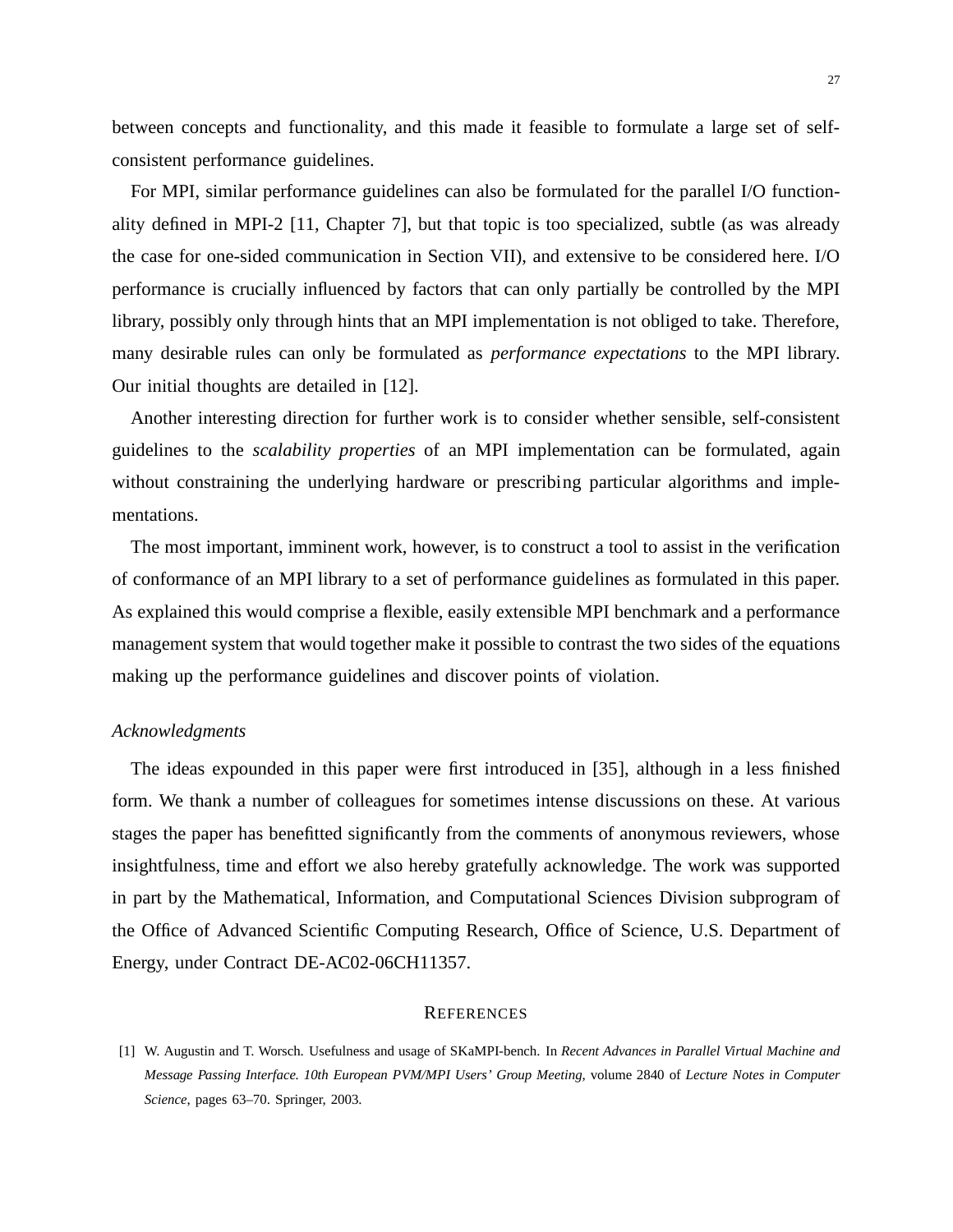- [2] M. Barnett, S. Gupta, D. G. Payne, L. Schuler, R. van de Geijn, and J. Watts. Building a high-performance collective communication library. In *Supercomputing'94*, pages 107–116, 1994.
- [3] E. W. Chan, M. F. Heimlich, A. Purkayastha, and R. A. van de Geijn. On optimizing collective communication. In *IEEE International Conference on Cluster Computing (CLUSTER 2004)*, 2004.
- [4] D. E. Culler, R. M. Karp, D. Patterson, A. Sahay, E. E. Santos, K. E. Schauser, R. Subramonian, and T. von Eicken. LogP: A practical model of parallel computation. *Communications of the ACM*, 39(11):78–85, 1996.
- [5] J. Dean and S. Ghemawat. MapReduce: simplified data processing on large clusters. *Communications of the ACM*, 51(1):107–113, 2008.
- [6] T. El-Ghazawi, W. Carlson, T. Sterling, and K. Yelick. *UPC: Distributed Shared Memory Programming*. Wiley, 2005.
- [7] A. H. Gebremedhin, M. Essaïdi, I. G. Lassous, J. Gustedt, and J. A. Telle. PRO: A model for the design and analysis of efficient and scalable parallel algorithms. *Nordic Journal of Computing*, 13:215–239, 2006.
- [8] S. Girona, J. Labarta, and R. M. Badia. Validation of Dimemas communication model for MPI collective operations. In *Recent Advances in Parallel Virtual Machine and Message Passing Interface. 7th European PVM/MPI Users' Group Meeting*, volume 1908 of *Lecture Notes in Computer Science*, pages 39–46. Springer, 2000.
- [9] S. Gorlatch. Toward formally-based design of message passing programs. *IEEE Transactions on Software Engineering*, 26(3):276–288, 2000.
- [10] S. Gorlatch. Send-receive considered harmful: Myths and realities of message passing. *ACM Transactions on Programming Languages and Systems*, 26(1):47–56, 2004.
- [11] W. Gropp, S. Huss-Lederman, A. Lumsdaine, E. Lusk, B. Nitzberg, W. Saphir, and M. Snir. *MPI The Complete Reference*, volume 2, The MPI Extensions. MIT Press, 1998.
- [12] W. D. Gropp, D. Kimpe, R. Ross, R. Thakur, and J. L. Träff. Self-consistent MPI-IO performance requirements and expectations. In *Recent Advances in Parallel Virtual Machine and Message Passing Interface. 15th European PVM/MPI Users' Group Meeting*, volume 5205 of *Lecture Notes in Computer Science*, pages 167–176. Springer, 2008.
- [13] J. Hein, S. Booth, and M. Bull. Exchanging multiple messages via MPI. Technical Report HPCxTR0308, EPCC, The University of Edinburgh, 2003.
- [14] T. Hoefler, T. Mehlan, A. Lumsdaine, and W. Rehm. Netgauge: A network performance measurement framework. In *High Performance Computing and Communications (HPPC)*, pages 659–671, 2007.
- [15] D. Jiang, H. Shan, and J. P. Singh. Application restructuring and performance portability on shared virtual memory and hardware-coherent multiprocessors. In *Sixth ACM SIGPLAN Symposium on Principles and Practice of Parallel Programming (PPoPP)*, pages 217–229, 1997.
- [16] D. J. Kerbyson and A. Hoisie. S05 a practical approach to performance analysis and modeling of large-scale systems. In *ACM/IEEE SC06 Conference on High Performance Networking and Computing*, page 206, 2006.
- [17] T. Kielmann, H. E. Bal, and K. Verstoep. Fast measurement of LogP parameters for message passing platforms. In *IPDPS 2000 Workshops*, volume 1800 of *Lecture Notes in Computer Science*, pages 1176–1183, 2000.
- [18] M. Kühnemann, T. Rauber, and G. Rünger. Optimizing MPI collective communication by orthogonal structures. *Cluster Computing*, 9(3):257–279, 2006.
- [19] C. Lin and L. Snyder. *Principles of Parallel Programming*. Pearson/Addison-Wesley, 2008.
- [20] M. M. Mathis, D. J. Kerbyson, and A. Hoisie. A performance model of non-deterministic particle transport on large-scale systems. *Future Generation Computer Systems*, 22(3):324–335, 2006.
- [21] L. C. McInnes, J. Ray, R. Armstrong, T. L. Dahlgren, A. Malony, B. Norris, S. Shende, J. P. Kenny, and J. Steensland.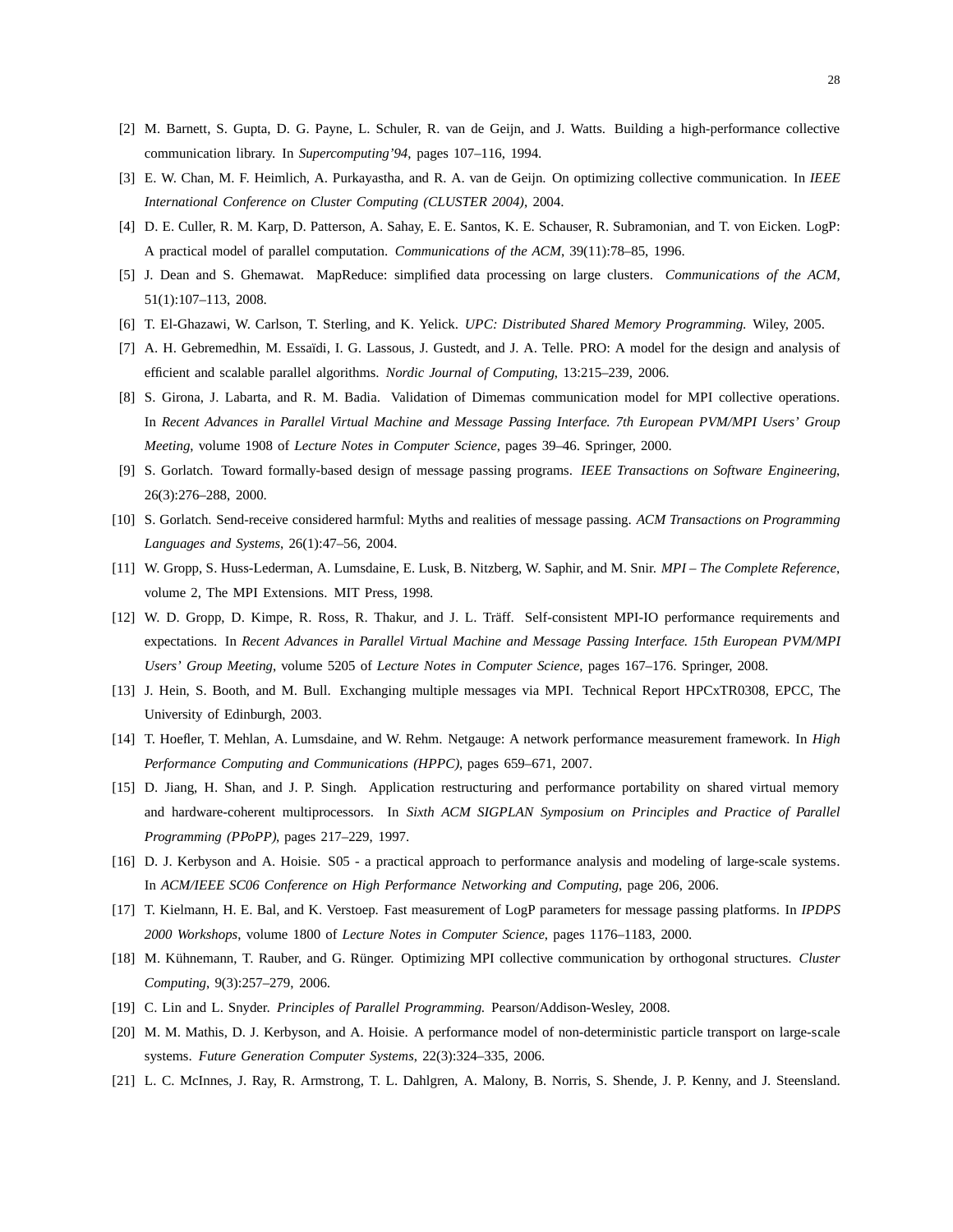Computational quality of service for scientific CCA applications: Composition, substitution, and reconfiguration. Technical Report ANL/MCS-P1326-0206, Argonne National Laboratory, Feb. 2006.

- [22] MPI Forum. MPI: A message-passing interface standard. version 2.1, September 4th 2008. www.mpi-forum.org.
- [23] B. Norris, L. McInnes, and I. Veljkovic. Computational quality of service in parallel CFD. In *Proceedings of the 17th International Conference on Parallel Computational Fluid Dynamics, University of Maryland, College Park, MD, May 24–27*, 2006. To appear.
- [24] M. Plummer and K. Refson. An LPAR-customized MPI Alltoallv for the materials science code CASTEP. Technical Report HPCxTR0401, EPCC, The University of Edinburgh, 2004.
- [25] R. Reussner. Using SKaMPI for developing high-performance MPI programs with performance portability. *Future Generation Computing Systems*, 19(5):749–759, 2003.
- [26] R. Reussner, P. Sanders, L. Prechelt, and M. Müller. SKaMPI: A detailed, accurate MPI benchmark. In *Recent Advances in Parallel Virtual Machine and Message Passing Interface. 5th European PVM/MPI Users' Group Meeting*, volume 1497 of *Lecture Notes in Computer Science*, pages 52–59. Springer, 1998.
- [27] R. Reussner, P. Sanders, and J. L. Träff. SKaMPI: A comprehensive benchmark for public benchmarking of MPI. *Scientific Programming*, 10(1):55–65, 2002.
- [28] H. Ritzdorf and J. L. Träff. Collective operations in NEC's high-performance MPI libraries. In *International Parallel and Distributed Processing Symposium (IPDPS 2006)*, page 100, 2006.
- [29] G. Rodríguez, R. M. Badia, and J. Labarta. Generation of simple analytical models for message passing applications. In *Euro-Par 2004 Parallel Processing*, volume 3149 of *Lecture Notes in Computer Science*, pages 183–188. Springer, 2004.
- [30] V. A. Saraswat, V. Sarkar, and C. von Praun. X10: Concurrent programming for modern architectures. In *ACM SIGPLAN Symposium on Principles and Practice of Parallel Programming (PPoPP)*, page 271, 2007.
- [31] M. Snir, S. Otto, S. Huss-Lederman, D. Walker, and J. Dongarra. *MPI The Complete Reference*, volume 1, The MPI Core. MIT Press, second edition, 1998.
- [32] R. Thakur, W. D. Gropp, and R. Rabenseifner. Improving the performance of collective operations in MPICH. *International Journal on High Performance Computing Applications*, 19:49–66, 2004.
- [33] J. L. Träff. Hierarchical gather/scatter algorithms with graceful degradation. In *International Parallel and Distributed Processing Symposium (IPDPS 2004)*, page 80. IEEE Press, 2004.
- [34] J. L. Träff. An improved algorithm for (non-commutative) reduce-scatter with an application. In *Recent Advances in Parallel Virtual Machine and Message Passing Interface. 12th European PVM/MPI Users' Group Meeting*, volume 3666 of *Lecture Notes in Computer Science*, pages 129–137. Springer, 2005.
- [35] J. L. Träff, W. Gropp, and R. Thakur. Self-consistent MPI performance requirements. In *Recent Advances in Parallel Virtual Machine and Message Passing Interface. 14th European PVM/MPI Users' Group Meeting*, volume 4757 of *Lecture Notes in Computer Science*, pages 36–45. Springer, 2007.
- [36] L. G. Valiant. A bridging model for parallel computation. *Communications of the ACM*, 33(8):103–111, 1990.
- [37] P. Worley and J. Drake. Performance portability in the physical parameterizations of the community atmospheric model. *International Journal for High Performance Computing Applications*, 19(3):187–202, 2005.
- [38] P. H. Worley. Comparison of Cray XT3 and XT4 scalability. In *49th Cray User's Group Meeting (CUG)*, 2007.
- [39] J. Worringen. Experiment management and analysis with perfbase. In *IEEE International Conference on Cluster Computing*. IEEE Press, 2005.
- [40] J. Worringen. Automated performance comparison. In *Recent Advances in Parallel Virtual Machine and Message Passing*